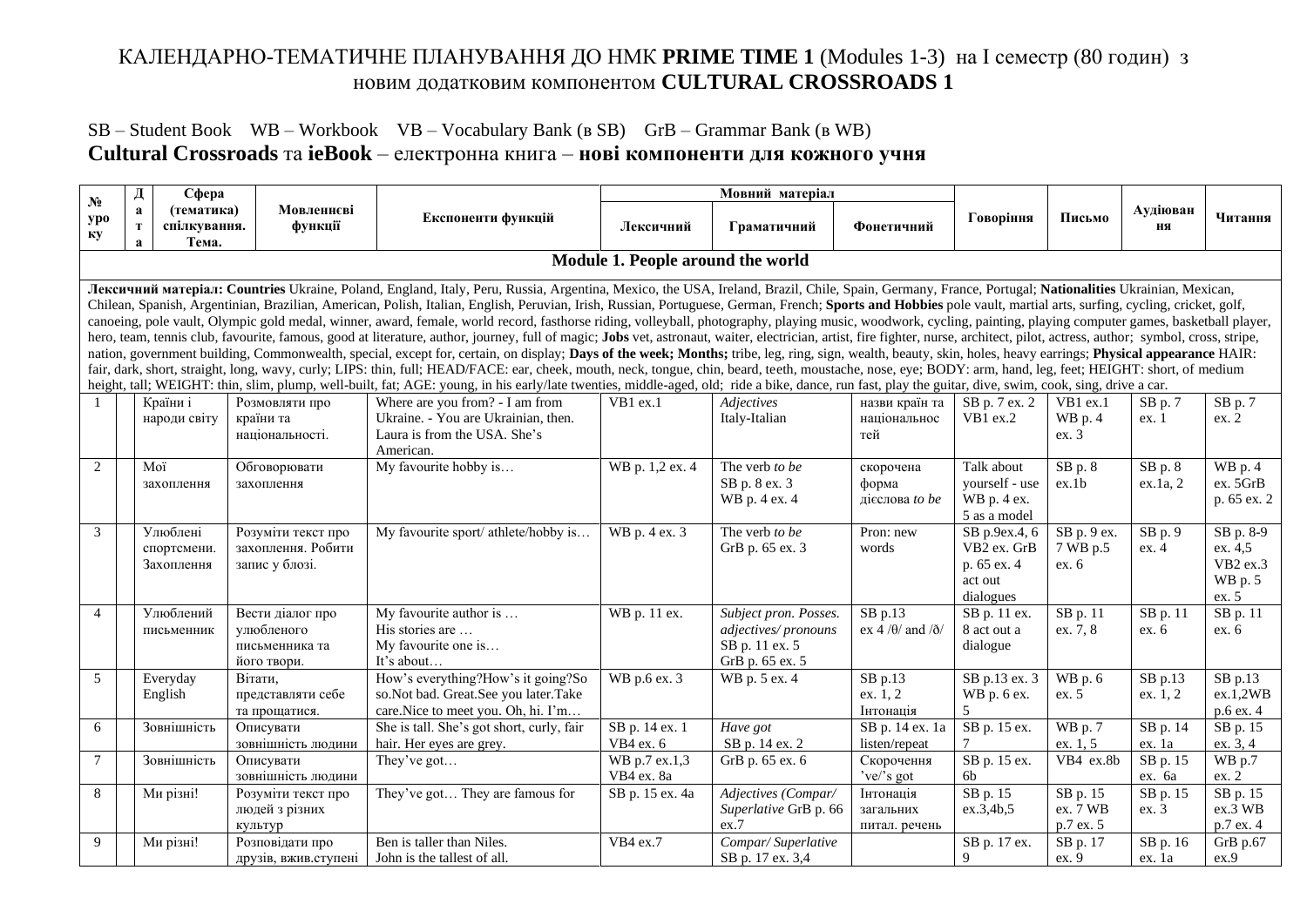|                 |                              | порівн. прикметник.                                       |                                                                                                                                                                                                                           |                | GrB p. 67 ex. 8                   |                |                 |                        |             |                |              |
|-----------------|------------------------------|-----------------------------------------------------------|---------------------------------------------------------------------------------------------------------------------------------------------------------------------------------------------------------------------------|----------------|-----------------------------------|----------------|-----------------|------------------------|-------------|----------------|--------------|
| 10              | Спорт і                      | Розповідати про                                           | He is one of the  He is m tall. He                                                                                                                                                                                        | WB p.8 ex.1    | SB p. 17                          |                | SB p. 16 ex. 1a | SB p. 16 ex.           | SB p. 17    | SB p. 16       | SB p. 16     |
|                 | дозвілля                     | відомих                                                   | has got $\dots$                                                                                                                                                                                                           |                | ex. 6,7,8                         | listen and     |                 | $1b$ , $2a$ , $c$      | ex.5        | ex. 2a         | ex. 2b       |
|                 |                              | спортсменів                                               |                                                                                                                                                                                                                           |                |                                   | repeat         |                 |                        |             |                |              |
| 11              | Спорт і                      | Порівнювати різні                                         | Swimming is easier than canoeing.                                                                                                                                                                                         | VB5 ex.10,11   | GrB p.66-67 ex.7,8                | Інтонація в    |                 | Розповідати            | Порівнюва   | WB p. 8        | WB p.8       |
|                 | дозвілля.                    | види спорту                                               | Football is the most popular sport in                                                                                                                                                                                     |                |                                   |                | порівняльних    | про                    | ти різні    | ex.4           | ex.3         |
|                 | Спортивне                    |                                                           | the world                                                                                                                                                                                                                 |                |                                   | структурах     |                 | улюблений              | види        |                |              |
|                 | обладнання                   |                                                           |                                                                                                                                                                                                                           |                |                                   |                |                 | вид спорту             | спорту      |                |              |
| 12              | Вміння                       | Запитувати і                                              | Can you swim? - Yes, I can.                                                                                                                                                                                               | VB6 ex.12a     | Can (Ability)SB p.18              |                | SB p. 18 ex. 1  | VB6 ex.12a             | VB6ex.12b   | SB p. 18       | GrB p. 67    |
|                 |                              | відповідати про                                           | What can you do?                                                                                                                                                                                                          |                | ex.2 WB p. 9 ex. 1,2              | listen and     |                 |                        | WB p. 9     | ex. 1          | ex. 13       |
|                 |                              | вміння щось робити                                        |                                                                                                                                                                                                                           |                | GrB p. 67 ex. 11                  | repeat         |                 |                        | ex. 4       |                |              |
| 13              | Moï                          | Запитувати і                                              | I'm good at                                                                                                                                                                                                               | VB6 ex.13      | Word order                        | Інтонація      |                 | $\overline{VB6}$ ex.14 | SB p. 19    | SB p. 18       | SB p. 19     |
|                 | уподобання                   | відповідати про                                           | My favourite sports are                                                                                                                                                                                                   |                | Questions SB p.18                 | питальних      |                 |                        | ex. 3,4,5,6 | ex. 5          | ex. 1, 2     |
|                 |                              | уподобання                                                |                                                                                                                                                                                                                           |                | ex.3 WB p. 9 ex. 1,2              | речень         |                 |                        |             |                |              |
|                 |                              |                                                           |                                                                                                                                                                                                                           |                | GrB WB p. 67 ex. 12               |                | SB p. 18 ex. 4  |                        |             |                |              |
| 14              | Мої друзі та                 | Надавати                                                  | I'm good at                                                                                                                                                                                                               | WB p. 10 ex. 2 | Word order                        |                |                 | SB p. 19 ex.           | WB p. 10    | WB p. 9        | WB p. 10     |
|                 | Я                            | інформацію про                                            | My favourite sports are                                                                                                                                                                                                   |                | WB p. 9 ex. 3                     |                |                 | 3-6 WB p. 10           | ex.4        | ex. 5          | ex. 1        |
|                 |                              | себе і своїх друзів                                       | I can  but I can't                                                                                                                                                                                                        |                |                                   |                |                 | ex. 3                  |             |                |              |
| 15              |                              |                                                           | Cultural Crossroads Ukraine pp.30-31 Special People. Ukrainian Gulliver                                                                                                                                                   |                |                                   |                |                 |                        |             |                |              |
| 16              |                              | Curricular: Geography: World Landmarks SB p. 20, WB p. 11 |                                                                                                                                                                                                                           |                |                                   |                |                 |                        |             |                |              |
| 17              | Video lesson: ieBook         |                                                           |                                                                                                                                                                                                                           |                |                                   |                |                 |                        |             |                |              |
| 18              |                              | Language Review 1 SB p. 21, WB p. 11-13                   |                                                                                                                                                                                                                           |                |                                   |                |                 |                        |             |                |              |
| 19              | SkillsPractice 1 SB p. 22-23 |                                                           |                                                                                                                                                                                                                           |                |                                   |                |                 |                        |             |                |              |
| 20              |                              | Revision (Module 1) SB p. 24, WB p. 98-99                 |                                                                                                                                                                                                                           |                |                                   |                |                 |                        |             |                |              |
| $21\,$          |                              | Cumulative Evaluation (Module 1) TB p. E2, E8             |                                                                                                                                                                                                                           |                |                                   |                |                 |                        |             |                |              |
| $\overline{22}$ |                              |                                                           | Підсумковий урок. Тематичне оцінювання за темою Мої друзі. Зовнішність та уподобання                                                                                                                                      |                |                                   |                |                 |                        |             |                |              |
|                 |                              |                                                           |                                                                                                                                                                                                                           |                | Module 2. East, West, Home's Best |                |                 |                        |             |                |              |
|                 |                              |                                                           | Лексичний матеріал: Rooms in a house kitchen, dining room, bedroom, bathroom, living room, utility room; pillow, washbasin, bath, towel, armchair, sofa, carpet, cushions, bookcase, desk, wardrobe, sink,                |                |                                   |                |                 |                        |             |                |              |
|                 |                              |                                                           | window, cupboard, mirror, chair, stairs, sofa, garden, floor; shape, seashell, young couple, spiral staircase, plant, stream, view, mountain; huge, bright, earthquake-proof; grass carpet, friendly to the               |                |                                   |                |                 |                        |             |                |              |
|                 |                              |                                                           | environment, fridge, washing machine, dishwasher, toaster, iron, cooker, vacuum cleaner; catch, wash, space station, chore, tin, neighborhood, pipe, floating dust, packet, mealtime, disposable clothes, wet;            |                |                                   |                |                 |                        |             |                |              |
|                 |                              |                                                           | forget, statue, ride, chance, boat, horse and carriage, path, lake, zoo, skating rink, skyscraper, flight, huge, symbol of independence; desert, mountain, forest, island, river, cliff, lake, sea, beach, waterfall,     |                |                                   |                |                 |                        |             |                |              |
|                 |                              |                                                           | floating islands, place, home (to), surface, totora reeds, reed hut, heating, fisherman, reed boats, soft, wet, simple, popular with, nearby, experience a unique way of life Shops baker's, supermarket, florist's,      |                |                                   |                |                 |                        |             |                |              |
|                 |                              |                                                           | chemist's, bookshop, pet shop, clothes shop, butchers, post office, gym, Internet café, fast food (restaurant), library; Products bread, meat, medicine, flowers, dog, pasta, jacket, dictionary; underground, turn left, |                |                                   |                |                 |                        |             |                |              |
|                 | turn right, cross the road   |                                                           |                                                                                                                                                                                                                           |                |                                   |                |                 |                        |             |                |              |
| -1              | Moe                          | Описувати житло                                           | In my house there is                                                                                                                                                                                                      | SB p. 25       | There is/There are                | Pronunciation: | SB p. 25        | SB p. 25               | SB p. 25    |                | WB p. 14 ex. |
|                 | помешкання                   |                                                           | My favourite room is                                                                                                                                                                                                      |                | SB p.26 ex.2a                     | new words      | ex.2            | Over to you!           | ex.1,2      |                | $\sqrt{2}$   |
|                 |                              |                                                           |                                                                                                                                                                                                                           |                |                                   |                |                 |                        |             |                |              |
|                 |                              |                                                           |                                                                                                                                                                                                                           |                |                                   |                |                 |                        |             |                |              |
| 2               | Меблі та                     | Описувати та                                              | This house has got two floors.                                                                                                                                                                                            | SB p.26 ex.1   | There is/There are                | SB p. 26 ex. 1 | SB p. 26 ex.    | SB p.26                |             | SB p. 26 ex. 1 | WB p. 14 ex. |
|                 | обладнання                   | порівнювати                                               | My house hasn't got two floors.                                                                                                                                                                                           | VB7 ex.1a      | SB p.26 ex. 3                     |                | 2b describe     | ex.2b                  |             |                | 5            |
|                 |                              | будинки.                                                  | It's got one floor. etc.                                                                                                                                                                                                  |                | WB p.14 ex. 2,3,4                 |                | the pictures    | VB7 ex.1c              |             |                |              |
|                 |                              |                                                           |                                                                                                                                                                                                                           |                |                                   |                | VB7 ex.1b       |                        |             |                |              |
| $\mathfrak{Z}$  | Унікальні                    | Розуміти текст про                                        | Which rooms are                                                                                                                                                                                                           | WB p.14 ex.1   | GrBank p. 68-69 ex.               | Sentence       | SB p. 27 ex.    | SB p. 27 ex.           |             | SB p. 26 ex.   | SB p. 27 ex. |
|                 | будинки                      | унікальн. будинок                                         | upstairs/downstairs?                                                                                                                                                                                                      |                | 1,2                               | Stress         | 5,6             |                        | 4a          |                |              |
| $\overline{4}$  | У будинку                    | Розповідати про                                           | Where's the $sink? - It's$ under                                                                                                                                                                                          | SB p. 28 ex. 1 | Plurals SBp. 28 ex.               | Вимова - зу    | SB p. 28 ex.    | SB p. 28               | SB p. 28    |                | SB p.28 ex.  |
|                 |                              | місцезнаходження                                          | the cupboards. Is there a desk in                                                                                                                                                                                         |                | 3,4 WB p.15 ex.2                  | множині        | 1, 2b           | ex. 1                  | ex. 1, 2a   |                | 2a           |
|                 |                              | предметів.                                                | your bedroom? $-$ Yes there is. $-$                                                                                                                                                                                       |                | GrBank p. 69 ex. 3                | іменників      |                 |                        |             |                |              |
|                 |                              |                                                           | Where is it? $-$ It's next to the bed                                                                                                                                                                                     |                | Prepositions of place             |                |                 |                        |             |                |              |
| $5\overline{)}$ | Моє                          | Вести розмову про                                         | There are  in my favourite                                                                                                                                                                                                | VB8 ex. 2,3,5  | This/that these/those             | Вимова         | VB8 ex. 4, 6    | VB8 ex. 6              | SB p. 29    |                | WB p. 15 ex. |
|                 | помешкання                   | улюблену кімнату.                                         | room                                                                                                                                                                                                                      |                | SB p.29 ex. 5,6                   | іменників      | SB p. 29        | WB p. 15               | ex. 7a      |                |              |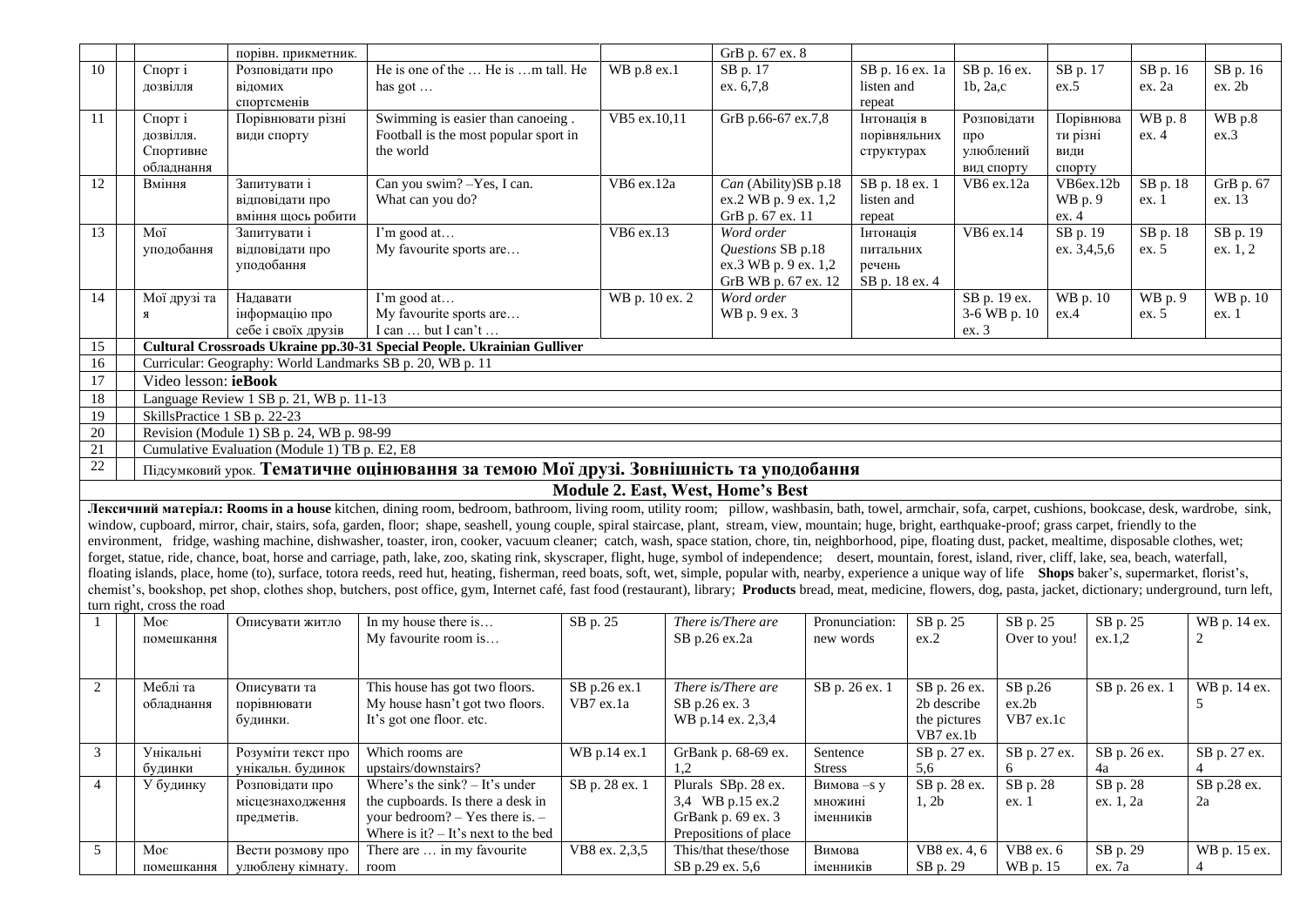|                 |                               |                                                                      |                                                                                                                                                                                                                                                                                                                                                                                                                                |                                                     |                                                                                 | (множина)                                                                                                           | ex. 7a                               | ex. 5, 6             |                                   |                                     |
|-----------------|-------------------------------|----------------------------------------------------------------------|--------------------------------------------------------------------------------------------------------------------------------------------------------------------------------------------------------------------------------------------------------------------------------------------------------------------------------------------------------------------------------------------------------------------------------|-----------------------------------------------------|---------------------------------------------------------------------------------|---------------------------------------------------------------------------------------------------------------------|--------------------------------------|----------------------|-----------------------------------|-------------------------------------|
| 6               | Допомога<br>по дому           | Обговорювати<br>питання допомоги<br>вдома                            | We help with household chores                                                                                                                                                                                                                                                                                                                                                                                                  | VB 9 ex. 7a                                         | WB p.15 ex.3<br>GrBank p.69 ex. 4                                               | Інтонація<br>перелічуванн<br>Я                                                                                      | VB 9 ex. 7b<br>SB p.29 ex.<br>8,9    | VB 9 ex. 7b          | SB p. $29$<br>ex. 7b              | SB p. 29<br>ex. 7b                  |
| $7\phantom{.0}$ | Culture<br>Corner             | Описувати<br>туристичні<br>принади міста.                            | There are many tourist<br>attractions in You can visit<br>one of the, or go toX is<br>very popular with visitors.                                                                                                                                                                                                                                                                                                              | SB p.30 ex. 3<br>WB p. 16, ex.1                     | GrBank p.69 ex. 5                                                               | <b>Word Stress</b><br>$/N, /u$ :/<br>SB p. 31 ex. 5                                                                 | SB p. 30<br>ex.1                     | SB p. 30<br>ex.4     | SB p.30 ex. 1<br>WB p. 16 p. 2    | SB p.30 ex.<br>1, 2                 |
| 8               | Everyday<br>English           | Описувати<br>квартири. Вести<br>діалог про оренду<br>квартири        | How can I help you? OK, let me<br>see. How many rooms has it got?<br>And how much is it?Which floor<br>is it on? Can I see it? Is 6o'clock<br>OK? What's the address?                                                                                                                                                                                                                                                          | SB p. 31 ex. 2a                                     | Prepositions of place<br>GrBank p. 70-71 ex.<br>7                               | Інтонація<br>діалогу                                                                                                | SB p. 31 ex.<br>4, 6                 | SB p. 31 ex.<br>6    | SB p. 31 ex.<br>2a, 4             | SB p. 31 ex.<br>1, 2b, 3            |
| 9               | Everyday<br>English           | Вести діалог про<br>оренду квартири                                  | Can you spell it?<br>See you then.                                                                                                                                                                                                                                                                                                                                                                                             | SB p.32 ex. 1                                       | Word order GrBank<br>p. 71 ex. 8                                                | Інтонація<br>діалогу                                                                                                | WB p.16 ex.<br>$\overline{4}$        | WB p.16 ex.<br>4     | WB p.16 ex. 2<br>SB p.32 ex. 1    | WB p.16 ex.<br>3                    |
| 10              | Особливі<br>місця             | Описувати<br>географічну<br>пам'ятку                                 | Greetings from !<br>The local people have got, but<br>they haven't got                                                                                                                                                                                                                                                                                                                                                         | SB p.33 ex. 4                                       | WB p. 17 ex. 2                                                                  | Pronunciation:<br>new words                                                                                         | SB p.32-33<br>ex.2, 3b, 5,6          | SB p.33 ex.<br>6     | SB p.32 ex. 2                     | SB p.32 ex.<br>2,3                  |
| 11              | Магазини та<br>покупки        | Розуміти текст з<br>вказівками, як<br>дійти до місця<br>призначення. | Take the underground to<br>Turn left/right.<br>Walk past/across/ along                                                                                                                                                                                                                                                                                                                                                         | SB p.34 ex.1<br>WB p.18 ex.1a<br>VB10 ex.10,<br>11. | The Imperative SB p.<br>35 ex. 4 WB p.18ex.2<br>$A/An$ – The SB p. 35<br>ex.6,7 | Pronunciation:<br>the $\langle \delta \mathbf{a} \rangle$ , $\langle \delta \mathbf{i} \rangle$ .<br>SB p. 35 ex. 8 | SB p. 34 ex.<br>2,3 WB p.18<br>ex.1b | WB p.18<br>ex.1 b    | SB p. 34 ex. 1,<br>$\overline{c}$ | SB p. 34 ex.3<br>GrB p. 71<br>ex.10 |
| 12              | Як<br>дістатися?              | Вказувати дорогу                                                     | Go down<br>Go straight on.                                                                                                                                                                                                                                                                                                                                                                                                     | WB p.19 ex.1                                        | Prep. of movement<br>SB p. 35 ex. 5                                             | SB p. 35 ex. 5a                                                                                                     | SB p. 35<br>ex.9 VB10<br>ex.12       | SB p. 35<br>ex.9     | SB p. 35 ex. 5                    | SB p. 34<br>ex.5b WB<br>p.17 ex.3,4 |
| 13              | Моє місто                     | Запитувати та<br>вказувати дорогу.                                   | The  is on your left/right/<br>opposite/next to/between/<br>behind                                                                                                                                                                                                                                                                                                                                                             | WB p. 18 ex. 3                                      | WB p. 18 ex. 4                                                                  | Інтонація в<br>наказових<br>реченнях                                                                                | SB p. 36<br>ex.1,2,4                 | WB p. 19<br>ex. 3, 5 | SB p. 36 ex. 3<br>WB p. 19 ex.4   | SB p. 36 ex.3<br>WBp.19 ex.2        |
| 14              | Місце, де я<br>живу           | Писати про свій<br>будинок в<br>електронному<br>листі                | Thanks for your email about<br>your house My house is<br>nearMy favourite room is It<br>has gotThere is also                                                                                                                                                                                                                                                                                                                   | SB p. 37 ex. 5                                      | Word Order SB p.<br>37 ex. 4, 5                                                 |                                                                                                                     | SB p.37 ex.6                         | SB p.37 ex.          | SB p. 37 ex. 1                    | SB p.37 ex.<br>1,2                  |
| 15              | Запрошення                    | Писати<br>запрошення                                                 | Come and visit us next That's<br>all for now.                                                                                                                                                                                                                                                                                                                                                                                  | WB p. 21 ex.1                                       | WB p. 20 ex. 2, 3                                                               |                                                                                                                     | WB p. 20<br>ex.4                     | WB p. 20<br>ex.5     | WB p.93 Part<br>3                 | WB p. 20 ex.                        |
| 16              |                               | Curricular: Art & Design: Towers SB p. 38, WB p. 21                  |                                                                                                                                                                                                                                                                                                                                                                                                                                |                                                     |                                                                                 |                                                                                                                     |                                      |                      |                                   |                                     |
| 17              | Video lesson: ieBook          |                                                                      |                                                                                                                                                                                                                                                                                                                                                                                                                                |                                                     |                                                                                 |                                                                                                                     |                                      |                      |                                   |                                     |
| 18              |                               | Language Review 2 SB p. 39, WB p. 21-23                              |                                                                                                                                                                                                                                                                                                                                                                                                                                |                                                     |                                                                                 |                                                                                                                     |                                      |                      |                                   |                                     |
| 19<br>20        | Skills Practice 2 SB p. 40-41 | Revision (Module 2) SB p. 42, WB p. 100-101                          |                                                                                                                                                                                                                                                                                                                                                                                                                                |                                                     |                                                                                 |                                                                                                                     |                                      |                      |                                   |                                     |
| $21\,$          |                               | Cumulative Evaluation (Module 2) TB p. E3, E8                        |                                                                                                                                                                                                                                                                                                                                                                                                                                |                                                     |                                                                                 |                                                                                                                     |                                      |                      |                                   |                                     |
| $22\,$          |                               | Cultural Crossroads Ukraine pp. 24-25 My Home Town                   |                                                                                                                                                                                                                                                                                                                                                                                                                                |                                                     |                                                                                 |                                                                                                                     |                                      |                      |                                   |                                     |
| 23              |                               |                                                                      | Cultural Crossroads UK pp.18-19 Life in the Countryside. Teenagers in the middle of nowhere.                                                                                                                                                                                                                                                                                                                                   |                                                     |                                                                                 |                                                                                                                     |                                      |                      |                                   |                                     |
| 24              |                               |                                                                      | Підсумковий урок. Тематичне оцінювання за темою Рідне місце/село (місцезнаходження, основні історичні та культурні відомості)                                                                                                                                                                                                                                                                                                  |                                                     | <b>Module 3. Day After Day</b>                                                  |                                                                                                                     |                                      |                      |                                   |                                     |
|                 |                               |                                                                      |                                                                                                                                                                                                                                                                                                                                                                                                                                |                                                     |                                                                                 |                                                                                                                     |                                      |                      |                                   |                                     |
|                 |                               |                                                                      | Лексичний матеріал playing board games, watching DVDs, sending text messages, snowboarding, going to the library, listening to music, rollerblading, surfing the Net, going to the pool, hanging out with<br>friends; get up, have a shower, have breakfast, go to school, have lessons, do sport, have dinner, do my homework, walk the dog, watch a DVD, brush my teeth, go to bed; milk, bite, catch, die, cow, goat, snake |                                                     |                                                                                 |                                                                                                                     |                                      |                      |                                   |                                     |
|                 |                               |                                                                      | farm, enclosure, laboratory, venom, medicine, puppy; dangerous, poisonous; hide, return, share, office work, outdoors, wildlife photographer, dawn, jungle; get ready, work shifts, keep still, wait for a chance,                                                                                                                                                                                                             |                                                     |                                                                                 |                                                                                                                     |                                      |                      |                                   |                                     |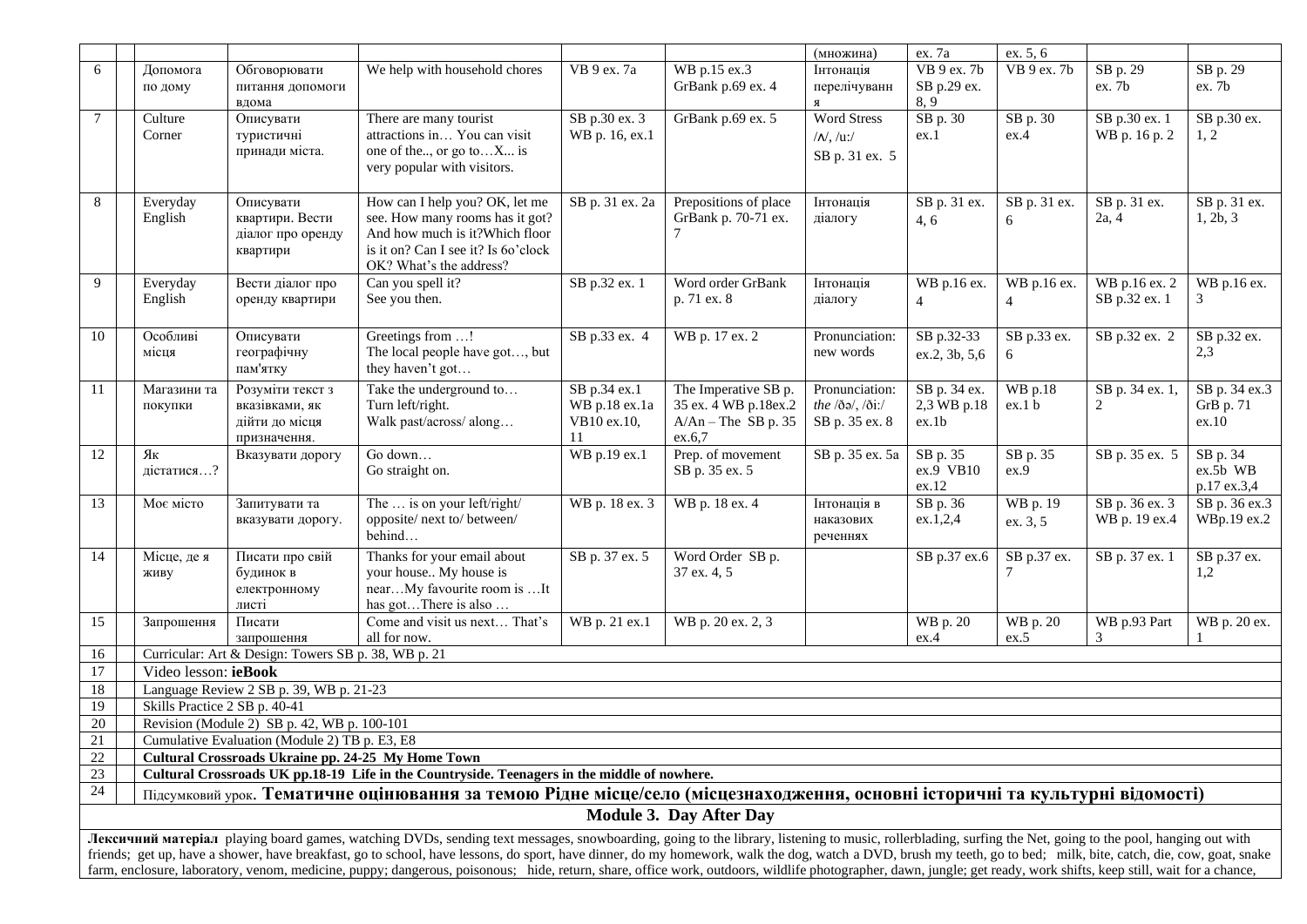beauty of nature; campus, dorm, meal plan, drama, newspaper, fraternity, sorority, charity, (the) poor, exciting, study hard, make friends, do projects, live alone, cheap price, join clubs, pass tests, organize events, hold events, raise money, clean up the environment; iguana, bear, giraffe, cat, monkey, parrot, elephant, horse, ant, hamster, goldfish, eagle, snake, duck, dolphin, stare, leaves, twigs, slice, personality, leader, treat, guests, hug, conservation project, acre, estate, owner, staff, normal, playful, typical, rare, exotic, gentle, in the wild, do their best, feel welcome; switch off your MP3 player, be on time, wear a school uniform, bring a packed lunch, take part in sports; trapeze, circus skills, tightrope walking, performance, course, performer, juggle, exist, unique experience; husband, wife, uncle, aunt, grandson, granddaughter, cousin, grandfather, granddad, grandmother, grandma, nephew, niece School subjects Maths, History, English, Art, Geography, Music, Science, ICT, PE; Classroom objects atlas, notebook, folder, briefcase, eraser, book, schoolbag, ruler, pencil case;

|                | Вільний час                        | Розмовляти про<br>дозвілля                                              | I likeand<br>I don't like and                                                                                                                                      | VB11 ex.1<br>WB p.24 ex.1                          | Present simple GrB<br>p.72 ex.1 VB11 ex 2                                     | SB p. 43 ex. 1<br>listen and repeat                   | SB p. 43 ex. 2<br>VB11 ex. 2b                | VB11 ex. 2b                                           | SB p. 43<br>ex. 1  | WB p.24<br>ex.2                                        |
|----------------|------------------------------------|-------------------------------------------------------------------------|--------------------------------------------------------------------------------------------------------------------------------------------------------------------|----------------------------------------------------|-------------------------------------------------------------------------------|-------------------------------------------------------|----------------------------------------------|-------------------------------------------------------|--------------------|--------------------------------------------------------|
| 2              | Розпорядок<br>ДНЯ                  | Розповідати про<br>дії впродовж дня                                     | In the morning, I get up, I have<br>and then I                                                                                                                     | VB12 ex.3, 4a                                      | GrB p.72-73 ex.2,3,4                                                          | SB p. 44 ex. 1a<br>listen and repeat                  | SB p. 44 ex.<br>1b                           | SB p. 44 ex.<br>1b VB12<br>ex.4b                      | SB p. 44<br>ex. 1a | VB12 ex.5                                              |
| 3              | Розпорядок<br>дня школяра          | Розуміти текст<br>про розпорядок<br>дня, розповідати<br>про свій день   | Every day he, has and  At<br>2 o'clock he<br>There is just time to                                                                                                 | WB p.24 ex.3                                       | Do/does<br>GrB p. 73, ex. 5<br>WB p.25 ex.2                                   | Pronunciation:<br>$/s/$ , $/z/$ , $/IS/$              | WB p.25 ex.2<br>розповідати<br>про свій день | <b>WB</b> p.25<br>ex.2 write<br>about Bob or<br>Karen | SB p.45 p.         | WB p. 24 ex.                                           |
| $\overline{4}$ | Робочий<br>день                    | Розуміти текст<br>про робочий<br>день.                                  | His daily routine is                                                                                                                                               | WB p.24 ex.1                                       | SB p.45 ex.3, 4                                                               | Інтонація<br>перелічування                            | SB p.44-45 ex.<br>2a, 6                      | SB p.45 ex.6                                          | SB p.44 ex.<br>2a  | SB p.44ex.2,<br>$\mathcal{R}$                          |
| 5              | Професії.<br>Робочий<br>день       | Вести розмову<br>про робочий<br>день.                                   | Do you watch TV in the evenings?<br>$-$ Yes, I do. Do you?                                                                                                         | SB p.46 ex.1                                       | Present simple<br>(negative/interrogati<br>ve); SB p. 46 ex.4<br>GrB p. 72-73 |                                                       | SB p. 46 ex. 2,<br>3 <sub>b</sub>            | SB p. 46 ex.<br>3b write<br>about an<br>unusual job   | SB p. 46<br>ex.2   | SB p.46 ex. 2                                          |
| 6              | Мій<br>робочий<br>день             | Вести розмову<br>про свій робочий<br>день. Писати про<br>свій вихідний. | At the weekends, I never get up<br>early. On Saturdays, I<br>usually/always and<br>often/sometimes                                                                 | SB p.46 ex.3a                                      | Prepositions of Time<br>GrB p.73 ex.6                                         |                                                       | SB p. 47 ex. 5,<br>7 Speaking                | SB p. 47 ex.<br>5                                     | SB p. 47<br>ex.6a  | WB p. 25<br>ex.3                                       |
| 7              | Мій<br>вихідний<br>день            | Запитувати/відпо<br>відати про час                                      | Excuse me. Have you got the time,<br>please? – Yes, it's ten to eleven.<br>What time is it?                                                                        | WB p.26 ex.2                                       | Adverbs of<br>frequency WB p.25<br>ex.4,5 GrB p.73 ex.7                       |                                                       | SB p. 47 ex.8,<br>9                          | SB p. 47 ex.<br>9                                     | SB p. 49<br>ex.1,2 | GrB p. 8 ex.<br>73                                     |
| 8              | Culture<br>Corner                  | Розуміти текст<br>про студентське<br>життя в США                        | Students study many different<br>subjects likeThey go to lessons<br>for  hours a day,  days a week.<br>Many students join clubs like                               | SB p. 48 ex.2<br>WB p. 26 ex.                      | Adjectives/ Adverbs<br>GrB p. 74-75<br>ex.10.11                               | <b>Sentence Stress</b>                                | SB p. 48 ex.<br>3,4                          | SB p. 48<br>ex.3, 4                                   | SB p. 48<br>ex. 1  | SB p. 48 ex.<br>1, 3                                   |
| 9              | Everyday<br>English                | Домовлятися про<br>зустріч.                                             | Do you want to? That sounds<br>good. What time do you want to<br>meet? Let's meet (at the tennis<br>courts) at 7:30.OK, see you there.                             | SB p. 49 ex.4                                      | Adjectives/ Adverbs<br>GrB p. 74-75 ex.12                                     | Pronunciation:<br>/d/, /ð/ SB p. 49<br>ex.5           | SB p. 49 ex.<br>2b, 3b, 6 WB<br>p. 26 ex. 5  | WB p. 26 ex.<br>5                                     | SB p. 49<br>ex. 3  | SB p. 49 ex.<br>3 <sub>b</sub><br>WB p. 26 ex.<br>3, 4 |
| 10             | Типи шкіл.<br>Шкільні<br>предмети. | Обговорювати<br>різні типи шкіл                                         | You have to/don't have to We<br>read, write, work in pairs/groups,<br>talk and describe, sing and act out<br>dialogues. What's your favourite<br>subject at school | SB p.6 ex.7,8<br>WB p.28 ex.1<br>VB14 ex.10,<br>11 | Have to SB p. 53<br>ex.4,5 Articles p.6<br>ex.8                               | SB p.6 ex.7,9<br>SB p. 52 ex. 1b<br>listen and repeat | VB14 ex.11,12<br>SB p. 52 ex. 1a             | $\overline{VB}14$ ex.12                               | SB p. 52<br>ex.1b  | WB p.29 ex.<br>5 WB p. 65<br>ex. 2                     |
| 11             | Унікальні<br>школи.<br>Правила     | Розуміти текст<br>про шкільні<br>правила.                               | You shouldn't smoke.<br>You ought to be polite.                                                                                                                    | WB p.28 ex.2                                       | Should/Ought to SB<br>p. 53 ex.6                                              | Word stress                                           | SB p. 52-53<br>ex. 1a,5b                     | SB p. 52<br>ex.3b WB<br>p.28 ex. 3, 4                 | SB p. 52<br>ex. 3b | SB p.52 ex.<br>2, 3a                                   |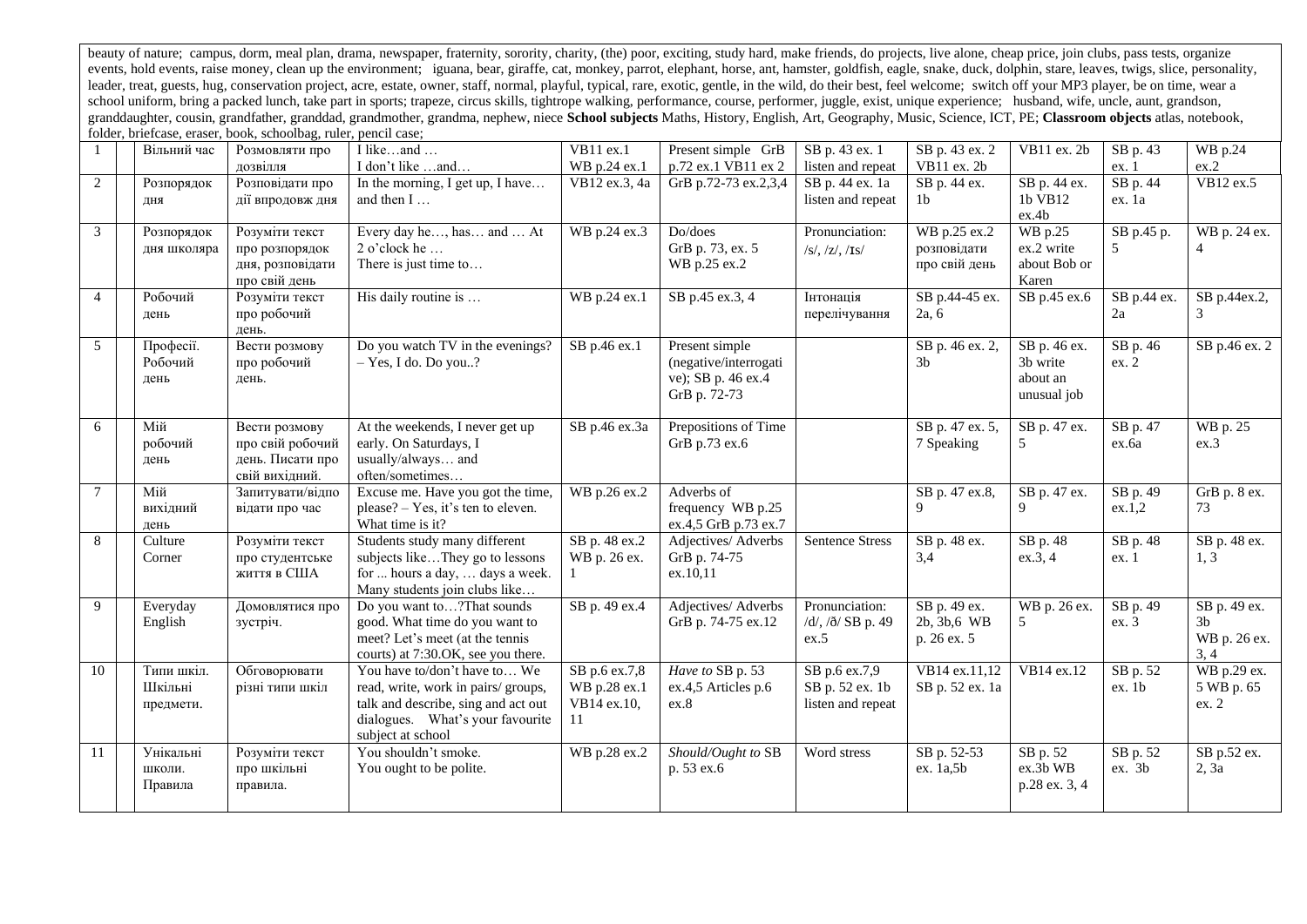| 12               | Do you have to do sport at school?<br>Шкільні<br>Обговорювати та<br>$-$ Yes, I do./No, I don't |                                                  |                                                                                                                   | WB p.28 ex. 5           | SB p. 53 ex.7,8, 9                  | SB p.54 ex.1           | SB p. 53 ex.6,       | SB p. 53 ex.              | SB p.54           | WB p.28            |
|------------------|------------------------------------------------------------------------------------------------|--------------------------------------------------|-------------------------------------------------------------------------------------------------------------------|-------------------------|-------------------------------------|------------------------|----------------------|---------------------------|-------------------|--------------------|
|                  | правила                                                                                        | писати про                                       |                                                                                                                   |                         | Had to                              | listen and repeat      | 10                   | 10                        | ex.1              | ex.3,4             |
|                  |                                                                                                | шкільні правила                                  |                                                                                                                   |                         |                                     |                        |                      |                           |                   |                    |
|                  |                                                                                                |                                                  |                                                                                                                   |                         |                                     |                        |                      |                           |                   |                    |
| 13               |                                                                                                |                                                  | Cultural Crossroads Ukraine pp. 26-27 My School Life                                                              |                         |                                     |                        |                      |                           |                   |                    |
| 14               |                                                                                                |                                                  | Підсумковий урок. Тематичне оцінювання за темою Шкільне життя (розклад уроків, робочий день, урок іноземної мови) |                         |                                     |                        |                      |                           |                   |                    |
| 15               | Моя сім'я                                                                                      | Називати членів                                  | Who's Carla? - She's Lisa's                                                                                       | SB p.54 ex.1,2          | who's and whose SB                  | SB p.54 ex.1           | SB p.54 ex.1,3       | SB p.54 ex.3              | SB p.54           | WB p.29            |
|                  |                                                                                                | родини                                           | sister.                                                                                                           | WB p.29 ex.1,2          | p.54 ex.3                           |                        |                      |                           | ex.4              | ex.3               |
| 16               | Моя сім'я                                                                                      | Описувати<br>членів родини                       | Whose cousin is Peter? - He's<br>Lisa and Carla's cousin.                                                         | VB15 ex.13,14           | who's and whose<br>GrB p.75 ex.14   | SB p. 54 ex.5a         | SB p. 54 ex.<br>5b   | VB15 ex.13<br>write about | SB p. 54<br>ex.5a | SB p. 54 ex.<br>5a |
|                  |                                                                                                |                                                  |                                                                                                                   |                         |                                     |                        |                      | Sam's family              |                   |                    |
| 17               | Моя сім'я                                                                                      | розповідати про                                  | I have got a big family.                                                                                          | WB p.30 ex.             | WB p.30 ex.4                        | <b>Sentence Stress</b> | WB p.30 ex.5         | <b>WB</b> p.30            | WB p. 29          | WB p.30            |
|                  |                                                                                                | членів родини                                    | We likeing together.                                                                                              |                         |                                     |                        | VB15 ex.15,16        | ex.6                      | ex. 4             | ex.1,2,3           |
| 18               | Сімейні                                                                                        | Повідомляти про                                  | Everything's fine here. I'm                                                                                       | Word List               | GrB p.75 ex.9                       |                        | SB p. 55 ex. 4       | SB p. 55 ex.5             |                   | SB p. 55 ex.       |
|                  | новини                                                                                         | новини в                                         | great. After school/At the                                                                                        |                         | SB p. 55 ex.3                       |                        |                      |                           |                   | 1,2                |
|                  |                                                                                                | електрон. листі                                  | weekends, Iand/orAlso I                                                                                           |                         | But/and/because                     |                        |                      |                           |                   |                    |
| 19               | Поведінка                                                                                      | Розуміти текст та<br>розповідати про             | I'm staying atWhat I like<br>most is feeding the animals in                                                       | SB p.50 ex.1<br>WB p.27 | Linking words GrB<br>p. 74-75 ex.13 | SB p. 50<br>ex.1       | SB p. 50<br>ex. 1b.c | WB p. 27 ex.<br>4b        | SB p. 50<br>ex.1  | WB p. 27 ex.<br>4a |
|                  | тварин                                                                                         | тварин.                                          | the morning. It's a fantastic                                                                                     | ex.1,2,3                |                                     |                        |                      |                           |                   |                    |
|                  |                                                                                                |                                                  | place. It's really amazing! Well,                                                                                 |                         |                                     |                        |                      |                           |                   |                    |
|                  |                                                                                                |                                                  | that's all my news for now.                                                                                       |                         |                                     |                        |                      |                           |                   |                    |
| 20               | Брати наші                                                                                     | Розуміти текст та                                | It sounds strange, but this is                                                                                    | VB13 ex.6,7             | SB p. 53 ex. 8,9                    | Інтонація              | SB p.51ex. 6,7       | SB p. 51ex.               | SB p. 50          | SB p. 51           |
|                  | менші                                                                                          | писати                                           | normal In the wild they                                                                                           | VB14 ex.8 SB            |                                     | складних               | VB14 ex.9            | 6,7 VB14                  | Ex.2              | ex.3               |
|                  |                                                                                                | електронного                                     |                                                                                                                   | p. 51 ex. 4,5           |                                     | речень                 |                      | ex.9 describe             |                   |                    |
|                  |                                                                                                | листа про життя<br>тварини.                      |                                                                                                                   |                         |                                     |                        |                      | a pet                     |                   |                    |
| 21               | Професії                                                                                       | обговорення                                      | My dream is to become a                                                                                           | SB p. 10 ex. 1,2        | SB p. 10 ex. 1,2 WB                 | Вимова слів            | VB3 ex.5b,c          | Write about               | SB p. 10          | WB p.13            |
|                  | (Unit 1b)                                                                                      | професій та                                      |                                                                                                                   | WB p.5 ex.1             | p.5 ex.1                            |                        |                      | your parents'             | ex. 1a, 2         | Family             |
|                  |                                                                                                | уподобань.                                       |                                                                                                                   | VB3 ex.5a               |                                     |                        |                      | iobs                      |                   | <b>Bonds</b>       |
| 22               |                                                                                                |                                                  | Cultural Crossroads UK pp.4-5 Family Relationships. British Families in the 21st Century                          |                         |                                     |                        |                      |                           |                   |                    |
| 23               |                                                                                                | Curricular: Science: Reptiles SB p. 56, WB p. 31 |                                                                                                                   |                         |                                     |                        |                      |                           |                   |                    |
| 24               |                                                                                                | Language Review 1 SB p. 57, WB p. 31-33          |                                                                                                                   |                         |                                     |                        |                      |                           |                   |                    |
| 25               | SkillsPractice3 SB p. 58-59                                                                    |                                                  |                                                                                                                   |                         |                                     |                        |                      |                           |                   |                    |
| 26               |                                                                                                | Revision (Module 2) SB p. 60, WB p. 102-103      |                                                                                                                   |                         |                                     |                        |                      |                           |                   |                    |
| $27\,$<br>$28\,$ |                                                                                                |                                                  | Teacher's Resource Pack & Tests Cumulative Evaluation (Module 3) TB p. E4, E9                                     |                         |                                     |                        |                      |                           |                   |                    |
|                  |                                                                                                |                                                  | Video lesson: ieBook. Тематичне оцінювання за темою Моя сім'я (мої родинні зв'язки, професії батьків)             |                         |                                     |                        |                      |                           |                   |                    |
| 29<br>30         | Контроль навичок читання                                                                       |                                                  |                                                                                                                   |                         |                                     |                        |                      |                           |                   |                    |
| 31               | Контроль навичок письма                                                                        | Контроль навичок говоріння                       |                                                                                                                   |                         |                                     |                        |                      |                           |                   |                    |
| 32               |                                                                                                | Контроль навичок аудіювання                      |                                                                                                                   |                         |                                     |                        |                      |                           |                   |                    |
| 33               | Підсумковий урок.                                                                              |                                                  |                                                                                                                   |                         |                                     |                        |                      |                           |                   |                    |
|                  |                                                                                                |                                                  |                                                                                                                   |                         |                                     |                        |                      |                           |                   |                    |

## КАЛЕНДАРНО-ТЕМАТИЧНЕ ПЛАНУВАННЯ до НМК **PRIME TIME 1** (Modules 4-6) на **ІI семестр** (80 годин)

з новим додатковим компонентом **CULTURAL CROSSROADS 1**

SB – Student's Book WB – Workbook VB – Vocabulary Bank (в SB) GrB – Grammar Bank (в WB)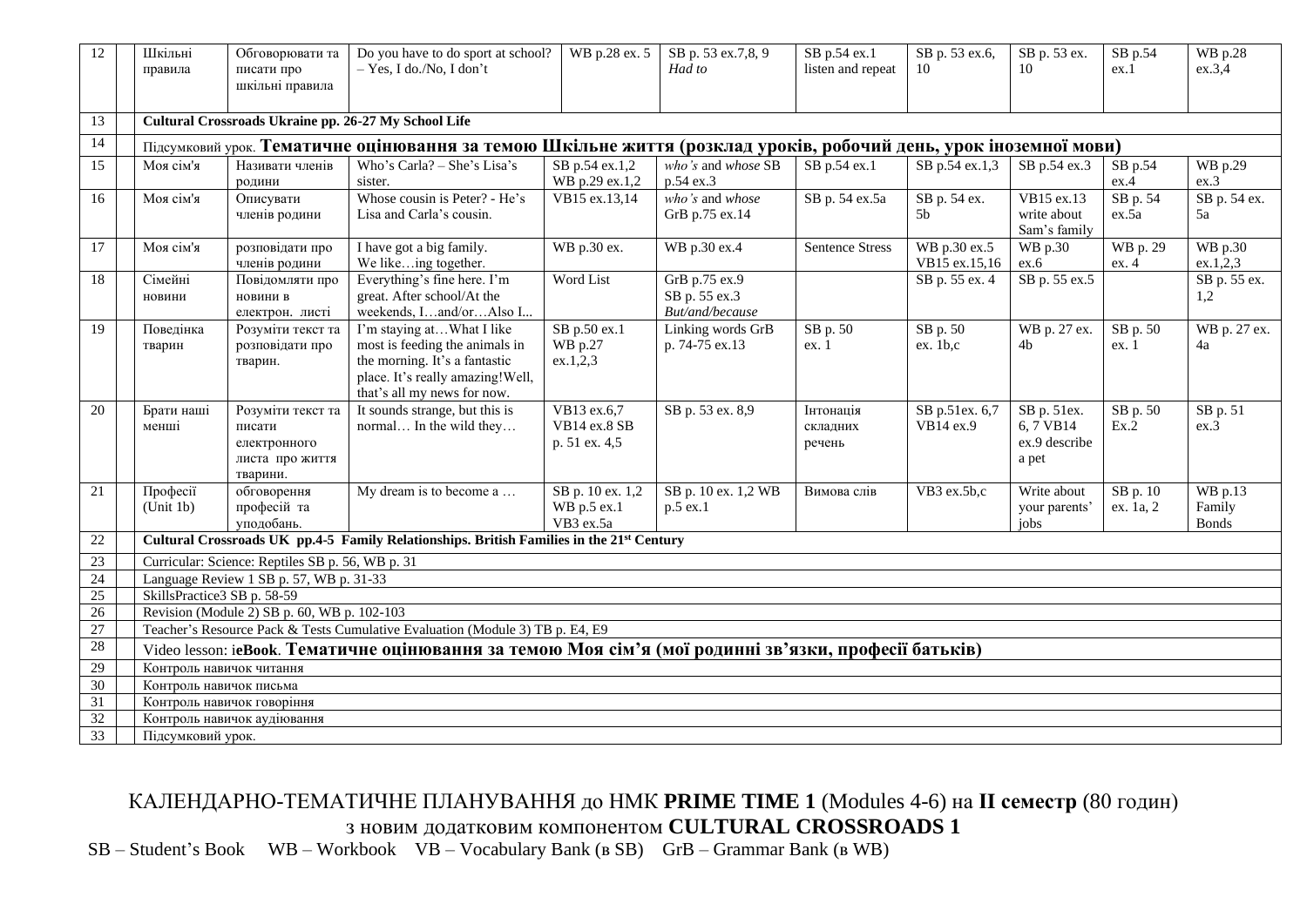| $N_2$                 |          | Сфера                                        |                                                            |                                                                                                                                                                                                                                                                                                                                                                                                                                                                                                                                                                                                                                                                                                                                                                                                                                                                                                                                                                                                                                                                                                                                                                                                                                                                                                                                                                                                                                                                                                                                                                                                                                                                          | Мовний матеріал         |                                        |                                  |                                            |                                              |                   |                               |
|-----------------------|----------|----------------------------------------------|------------------------------------------------------------|--------------------------------------------------------------------------------------------------------------------------------------------------------------------------------------------------------------------------------------------------------------------------------------------------------------------------------------------------------------------------------------------------------------------------------------------------------------------------------------------------------------------------------------------------------------------------------------------------------------------------------------------------------------------------------------------------------------------------------------------------------------------------------------------------------------------------------------------------------------------------------------------------------------------------------------------------------------------------------------------------------------------------------------------------------------------------------------------------------------------------------------------------------------------------------------------------------------------------------------------------------------------------------------------------------------------------------------------------------------------------------------------------------------------------------------------------------------------------------------------------------------------------------------------------------------------------------------------------------------------------------------------------------------------------|-------------------------|----------------------------------------|----------------------------------|--------------------------------------------|----------------------------------------------|-------------------|-------------------------------|
| yp<br>0К<br>${\bf y}$ | Да<br>та | (тематика)<br>спілкування.<br>Тема. Підтема. | Мовленнєві функції                                         | Експоненти функцій                                                                                                                                                                                                                                                                                                                                                                                                                                                                                                                                                                                                                                                                                                                                                                                                                                                                                                                                                                                                                                                                                                                                                                                                                                                                                                                                                                                                                                                                                                                                                                                                                                                       | Лексичний               | Граматичний                            | Фонетичний                       | Говоріння                                  | Письмо                                       | Аудіювання        | Читання                       |
|                       |          |                                              |                                                            |                                                                                                                                                                                                                                                                                                                                                                                                                                                                                                                                                                                                                                                                                                                                                                                                                                                                                                                                                                                                                                                                                                                                                                                                                                                                                                                                                                                                                                                                                                                                                                                                                                                                          |                         | <b>Module 4. Come Rain or Shine</b>    |                                  |                                            |                                              |                   |                               |
|                       |          |                                              |                                                            | Лексичний матеріал: freezing cold, snowy, boiling hot, sunny, windy, cold, rainy, chilly, foggy, warm, cloudy;sightseeing on a tour bus, shopping for souvenirs, swimming, sunbathing, eating local<br>dishes, hiking, guide, route, coach, mountain, volcano, tour, sights, fort, flea market, crafts, snack, snow-capped, can't wait, it's a pity; flat shoes, high heels, leggings, socks, sandals, boots, trainers,<br>trousers, skirt, top, coat, dress, gloves, hat, sunglasses, scarves, cap, bag, sweatshirt, shirt, tie, T-shirt, shorts, guess, match, present, success, top, expensive, gorgeous, half-price; appear, serve,<br>skyscraper, shopping mall, accessories, electronics, toys, travel, food court, snack, dinosaur museum, roller coaster, aquarium, sea creatures, shark, indoor, get tired of, variety of dishes; slice of pizza,<br>chips, soft drinks, lemonade, ice cream cornet, coffee jewellery, antiques, clothes, animals, flowers, fruit & vegetables, meat & fish, pottery, follow, mountains, stall, traditional costume, tool, map,<br>delicacy, fried insects, pineapple juice, colourful, local, delicious, speak their language, get lost; yoghurt, cheese, butter, milk, chicken, salmon, beef, watermelon, grapes, apples, oranges, tomatoes,<br>cherries, cauliflower, onions, peppers, beans, eggplant, cabbage, carrots, lettuce, tea, water, eggs, bread, sugar, rice, cereal, pasta, include, good manners, toast, breakfast spread, scrambled eggs,<br>traditional, steamed, important, fried, sliced, available; play music /dance in the streets, watch a parade/fireworks display, crown the queen, paint their faces |                         |                                        |                                  |                                            |                                              |                   |                               |
| $\mathbf{1}$          |          | Nature.<br>Animals                           | Описувати<br>тварин                                        | Some reptiles are poisonous.<br>They liveThey've got/<br>haven't got                                                                                                                                                                                                                                                                                                                                                                                                                                                                                                                                                                                                                                                                                                                                                                                                                                                                                                                                                                                                                                                                                                                                                                                                                                                                                                                                                                                                                                                                                                                                                                                                     | Ex.1a p.56              | <b>Present Continuous</b><br>GrB p. 76 | Ex.1a p.56                       | Ex.1b,4 p.56                               | Ex.5 p.56                                    | Ex.1,3<br>p.56    | Ex.2 p.56                     |
| $\overline{2}$        |          | Nature.<br>Volcanoes                         | Говорити про<br>природу, вулкани                           | It's an active volcano which<br>means It's spectacular/<br>amazing/magical/exciting!                                                                                                                                                                                                                                                                                                                                                                                                                                                                                                                                                                                                                                                                                                                                                                                                                                                                                                                                                                                                                                                                                                                                                                                                                                                                                                                                                                                                                                                                                                                                                                                     | VB9-10<br>ex.8,9        | Ex.2,3 p.62<br>GrB ex.1 p.76           | Ex.3b p.63<br>listen & repeat    | Act out a<br>dialogue based<br>on the text | Text summary                                 | Ex.3b p.63        | WB p.63                       |
| 3                     |          | Types of<br>Weather                          | Говорити про<br>пори року та<br>погоду                     | What's the weather like in your<br>city in winter? It's freezing<br>cold and                                                                                                                                                                                                                                                                                                                                                                                                                                                                                                                                                                                                                                                                                                                                                                                                                                                                                                                                                                                                                                                                                                                                                                                                                                                                                                                                                                                                                                                                                                                                                                                             | Ex.1 p.61               | WB ex.4 p.34                           | Ex.1 p.61 listen<br>& repeat     | Over to You!<br>p.61                       |                                              | Ex.1 p.61         | WB p.63                       |
| $\overline{4}$        |          | Types of<br>Weather                          | Говорити про<br>пори року та<br>погоду                     | My favourite type of weather/<br>season is because                                                                                                                                                                                                                                                                                                                                                                                                                                                                                                                                                                                                                                                                                                                                                                                                                                                                                                                                                                                                                                                                                                                                                                                                                                                                                                                                                                                                                                                                                                                                                                                                                       | VB16 ex.1               | GrB ex.2 p.77                          |                                  | VB17 ex.3(1)                               | VB17 ex.3(2)                                 |                   | <b>VB16</b><br>ex.2           |
| $\mathfrak{S}$        |          | Weather/<br>Activities                       | Говорити про<br>погоду та дії                              | It's freezing cold here. She's<br>hiking. He's sunbathing.                                                                                                                                                                                                                                                                                                                                                                                                                                                                                                                                                                                                                                                                                                                                                                                                                                                                                                                                                                                                                                                                                                                                                                                                                                                                                                                                                                                                                                                                                                                                                                                                               | Ex.1 p.62<br>VB17 ex.4a | WB ex.5 p.34                           | Ex.1 p.62 listen<br>& repeat     | VB17 ex.4b                                 | VB17 ex.4b                                   | Ex.1 p.62         | WB ex.3<br>p.34               |
| 6                     |          | Weather/<br>Activities                       | Розповідати/писа<br>ти про погоду/<br>природу              | Greetings/Hi from Right<br>now I'mSee you soon                                                                                                                                                                                                                                                                                                                                                                                                                                                                                                                                                                                                                                                                                                                                                                                                                                                                                                                                                                                                                                                                                                                                                                                                                                                                                                                                                                                                                                                                                                                                                                                                                           | WB ex.1,2<br>p.34       | Ex.6 p.63                              |                                  | Ex.7,8 p.63                                | Ex.8 p.63                                    | Ex.5 p.63         | Ex.5 p.63                     |
| $\tau$                |          | The<br>Weather<br>Change                     | Описувати різкі<br>зміни погоди                            | Just before they got to the top,<br>fog appeared. Suddenly Then<br>it started to rain. Finally                                                                                                                                                                                                                                                                                                                                                                                                                                                                                                                                                                                                                                                                                                                                                                                                                                                                                                                                                                                                                                                                                                                                                                                                                                                                                                                                                                                                                                                                                                                                                                           | SB WrB5<br>ex.5,6       | Ex.4 p.62                              |                                  | SB WrB4-5<br>ex.1,7                        | SB WrB5 ex.7                                 | Ex.4 p.62         | SB WrB4-<br>5 ex.2,3,4        |
| 8                     |          | Curricular:<br>Geography                     | Описувати різні<br>види клімату                            | It's so cold/hot It doesn't<br>very often. There is hardly<br>any It can bebut                                                                                                                                                                                                                                                                                                                                                                                                                                                                                                                                                                                                                                                                                                                                                                                                                                                                                                                                                                                                                                                                                                                                                                                                                                                                                                                                                                                                                                                                                                                                                                                           | Ex.1,3 p.74             | <b>Present Continuous</b>              | Pronunciation:<br>new words      | Ex.1 p.74                                  | Ex.4 p.74                                    | Ex.1b p.74        | Ex.2 p.74                     |
| 9                     |          | Climate                                      | Описувати різні<br>види клімату                            | Heavy rain characterises All<br>year round, temperatures<br>During the day, and at night                                                                                                                                                                                                                                                                                                                                                                                                                                                                                                                                                                                                                                                                                                                                                                                                                                                                                                                                                                                                                                                                                                                                                                                                                                                                                                                                                                                                                                                                                                                                                                                 | WB ex.1<br>p.41         | <b>Present Continuous</b>              | Pronunciation:<br>new words      | Ex.4 p.74                                  | Write about<br>different types<br>of climate |                   | $\overline{W}$ B ex.2<br>p.41 |
| 10                    |          |                                              | <b>Cultural Crossroads UK The British Climate pp.10-11</b> |                                                                                                                                                                                                                                                                                                                                                                                                                                                                                                                                                                                                                                                                                                                                                                                                                                                                                                                                                                                                                                                                                                                                                                                                                                                                                                                                                                                                                                                                                                                                                                                                                                                                          |                         |                                        |                                  |                                            |                                              |                   |                               |
|                       |          |                                              |                                                            | Тематичне оцінювання за темою Природні явища. Погода                                                                                                                                                                                                                                                                                                                                                                                                                                                                                                                                                                                                                                                                                                                                                                                                                                                                                                                                                                                                                                                                                                                                                                                                                                                                                                                                                                                                                                                                                                                                                                                                                     |                         |                                        |                                  |                                            |                                              |                   |                               |
| 11                    |          | Одяг                                         | Називати<br>предмети одягу                                 | I usually wear at a party/ at<br>school/on a hot and sunny day.                                                                                                                                                                                                                                                                                                                                                                                                                                                                                                                                                                                                                                                                                                                                                                                                                                                                                                                                                                                                                                                                                                                                                                                                                                                                                                                                                                                                                                                                                                                                                                                                          | SB p.64                 | Present Simple                         | SB p. 64 ex.1<br>listen & repeat | SB p. 64 ex. 1                             | Summary of<br>the text                       | SB p. 64<br>ex. 1 | Fashion<br>Week               |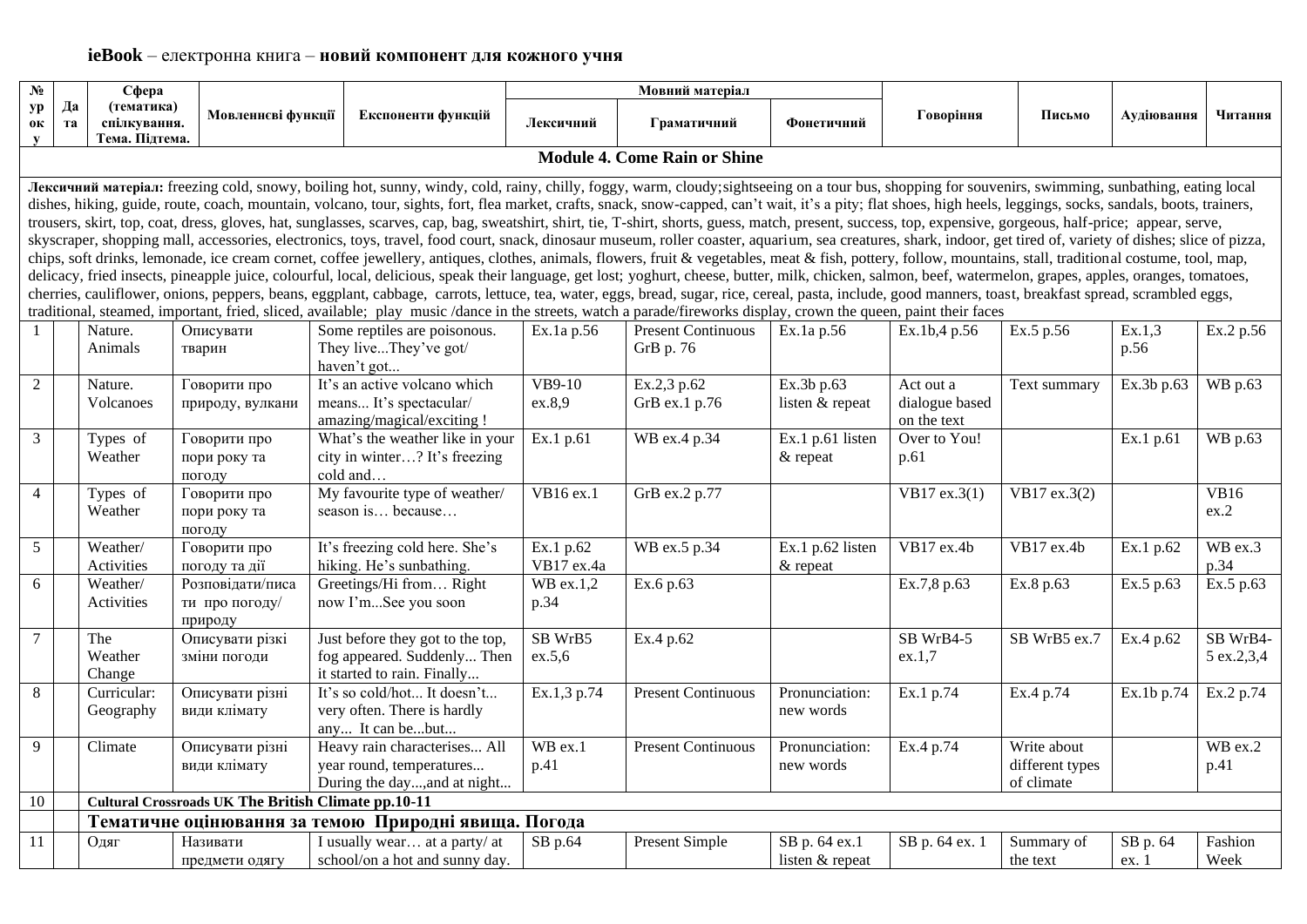|    |                      |                   |                                                       |                          |                       |                  |                |                |            | show          |
|----|----------------------|-------------------|-------------------------------------------------------|--------------------------|-----------------------|------------------|----------------|----------------|------------|---------------|
| 12 | Час                  | Розуміти діалог   | Are you shopping for clothes?                         | WB p.35                  | Pr.contin. (negative  | Інтонація        | SB p. 64 ex. 2 | SB p. 64 ex. 3 | SB p. 64   | SB p. 64      |
|    |                      | про вибір товару. | How about? What do you                                | ex.1                     | /interrog.)SB p. 65   |                  | act out        |                | ex. 2      | ex. 2         |
|    | покупок              |                   | think of? Green matches                               |                          | ex.4                  | діалогу          | dialogue       |                |            |               |
|    |                      |                   | Are they wearing ties? $-$ No,                        | WB p.35                  | Pr.simple vs.pr. cont |                  | SB p. 65 ex.5  | WB p. 35 ex.4  |            | SBp. 65       |
| 13 | Одяг                 | Описувати         |                                                       |                          |                       |                  |                |                |            |               |
|    |                      | людину на фото.   | they aren't. They are wearing                         | ex.2                     | WB p. 35 ex.3         |                  |                |                |            | ex.6          |
|    |                      |                   |                                                       |                          |                       |                  |                |                |            |               |
| 14 | Одяг                 | Описувати одяг    | He/she is wearing                                     | VB18 ex.5,6              | Pr.simple vs.pr. cont |                  | VB18 ex.7      | VB18 ex.7      |            | WB p. 35      |
|    |                      | людини            |                                                       |                          | SBp. 65 ex.7          |                  |                |                |            | ex.5          |
| 15 | Матеріали            | Називати предм.   | It is made of leather/lycra                           | $\overline{VB19}$ ex.8,9 | GrB p. 77 ex.3        |                  | VB19 ex.10     | SB p. 65 ex.8  |            | GrB p.77      |
|    |                      | одягу та матеріал |                                                       |                          |                       |                  |                |                |            | ex.4          |
| 16 | Culture              | Розуміти текст    | There are over  stores.                               | SB p. 66 ex.3            | GrB p. 77 ex. 5       | Sentence stress  | SB p. 66 ex.   | SB p. 66 ex. 5 | SB p. 66   | SB p. 66      |
|    | Corner               | про торговельно-  | They have everything from                             | WB p. 36 ex.             |                       |                  | 1,2,4,5        | повідомл. про  | ex. 2      | ex. 2         |
|    |                      | розважальний      | to There is a huge                                    | 1,2                      |                       |                  |                | торговельно-   |            |               |
|    |                      | центр в США.      | amusement park.                                       |                          |                       |                  |                | розваж. центр  |            |               |
| 17 | Everyday             | Замовляти їжу в   | What can I get you? I'd like                          | SB p.67                  | Can SB p. 67 ex.2     | /aɪ/ and /eɪ/ SB | SB p.67 ex.    | WB p. 36 ex. 5 | SB p.67    | SB p.67       |
|    | English              | кафе, приймати    | Anything else? Can I have?                            | ex. 2a, 3                |                       | p.67 ex.4        | 1,5            |                | ex.2       | ex. 2 WB      |
|    |                      | замовлення.       | That's , please. Here you                             |                          |                       |                  |                |                |            | p.36 ex.4     |
|    |                      |                   | are. Here's your change.                              |                          |                       |                  |                |                |            |               |
| 18 | Video lesson: ieBook |                   |                                                       |                          |                       |                  |                |                |            |               |
| 19 | Традицій-            | Розуміти текст    | You can buy flowers there.                            | SB p. 68 ex.1a,          | Can - Must            | SB p. 68 ex. 1a  | SB p. 68       | SB p. 68ex. 4  | SB p. 68   | SB p. 68      |
|    | ні ринки             | про               | There are a lot of  to                                | 4                        | Gr Bank p. 78         |                  | ex.1b.2        | write          | ex. 1a, 2, | ex. 3b        |
|    |                      | відвідування      | choose from. You can find all                         |                          | SB p. 69 ex. 5,6      |                  |                | sentences      | 3a         |               |
|    |                      | ринку             | sorts of things like                                  |                          |                       |                  |                |                |            |               |
|    |                      |                   |                                                       |                          |                       |                  |                |                |            |               |
| 20 | Традицій-            | Робити вибір,     | It's a perfect place for buying                       | WB p. 37 ex. 1           | WB p. 37 ex. 2        | SB p. 70 ex. 1a  | SB p. 69 ex. 8 | WB p. 37 ex. 5 | SB p. 68   | WB p. 37      |
|    | ні ринки             | купувати          | You can find  here There                              |                          | SB p. 69 ex. 6        |                  |                | SB p. 69 ex. 8 | ex. 7      | ex. 4         |
|    |                      | сувеніри          | are a lot of  to choose from                          |                          | GrB p. 78-79 ex. 6    |                  |                | b              |            |               |
|    |                      |                   |                                                       |                          |                       |                  |                |                |            |               |
|    |                      |                   |                                                       |                          |                       |                  |                |                |            |               |
|    |                      |                   | Тематичне оцінювання за темою Предмети одягу. Покупки |                          |                       |                  |                |                |            |               |
|    |                      |                   |                                                       |                          |                       |                  |                |                |            |               |
| 21 | Іжа та               | Розуміти текст    | We eatfor breakfast. We                               | SB p. 70 ex. 1a          | Un/Countable nouns    | SB p. 70 ex. 1a  | SB p.70 ex. 2a | SB p. 70 ex.1b | SB p. 70   | SB p. 70      |
|    | продукти             | про традиції      | never eat  We drink  We                               |                          | SB p. 71 ex.3         |                  |                | VB 20 ex.12    | ex. 2a     | ex. 2b        |
|    |                      | харчування в      | sometimes eat                                         |                          |                       |                  |                |                |            |               |
|    |                      | різних країнах.   |                                                       |                          |                       |                  |                |                |            |               |
|    |                      |                   |                                                       |                          |                       |                  |                |                |            |               |
| 22 | Їжа та               | Купівля           | Can I have a few/some?                                | WB p.38 ex.1,2           | SB p. 71 ex.4         | SB p. 70 ex. 1a  | act out mini   | Shopping list  |            | SBp.71ex.     |
|    | продукти             | продуктів         | How much/many do we                                   |                          | Quantifiers           |                  | dialogues      |                |            | $\mathcal{L}$ |
|    |                      |                   | need? Very few/little.                                |                          | WB p.38 ex.3          |                  |                |                |            |               |
|    |                      |                   | We've got a few                                       |                          |                       |                  |                |                |            |               |
|    |                      |                   |                                                       |                          |                       |                  |                |                |            |               |
| 23 | Їжа та               | Купівля           | Can I have a few/some?                                | VB20 ex.11               | Quantifiers GrB p.    | Pronunciation:   | act out mini   | WB p. 38 ex. 6 |            | WB p. 38      |
|    | напої                | продуктів         | How much/many do we                                   |                          | 78-79 ex. 7           | new words        | dialogues GrB  |                |            | ex. 4         |
|    |                      |                   | need? Very few/little.                                |                          | Be going to           |                  | p. 78-79 ex. 7 |                |            |               |
|    |                      |                   | We've got a few                                       |                          | SB p. 71 ex. 6,7      |                  |                |                |            |               |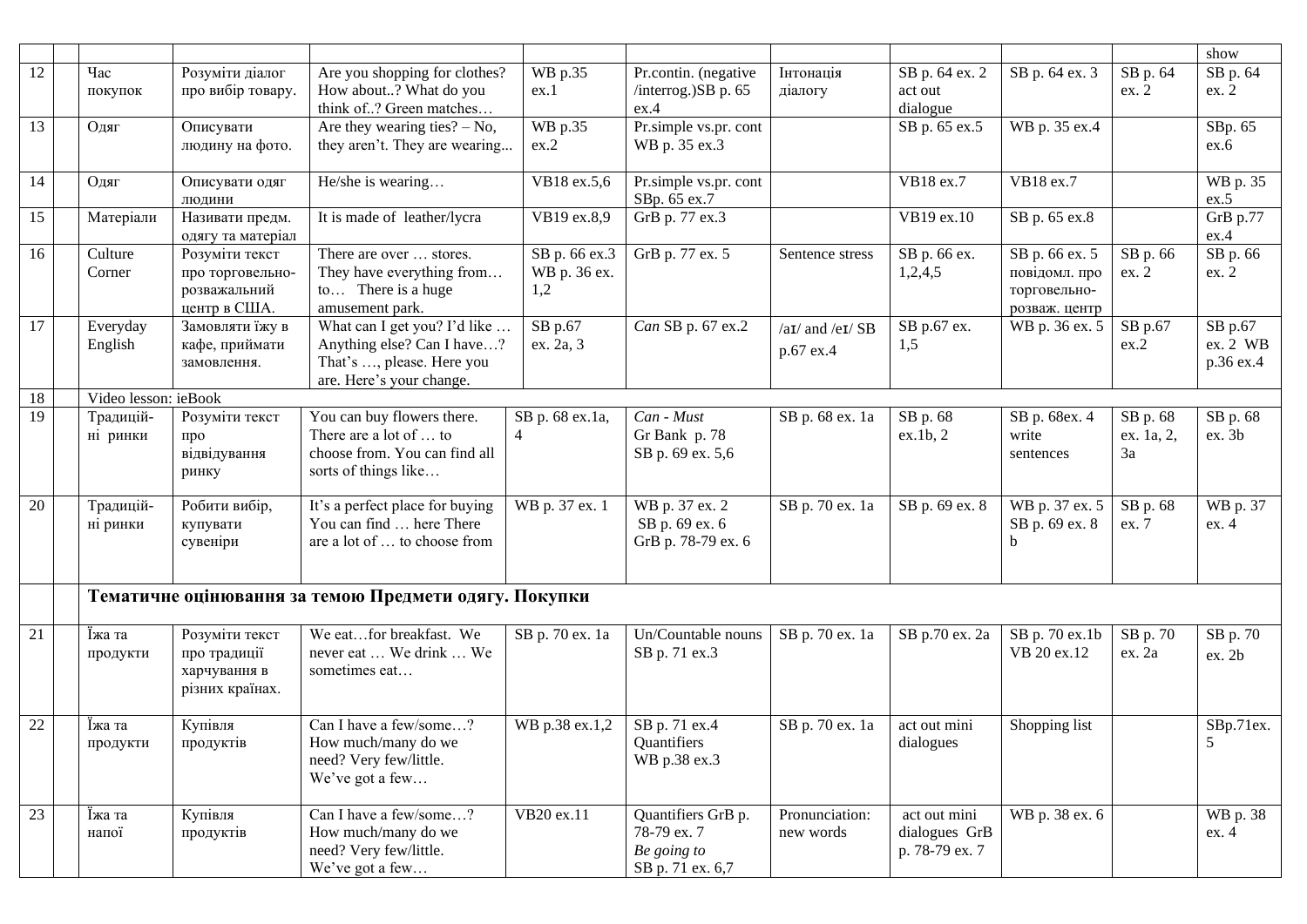| 24 |                                                                                                                                                                                                                                                                                                                                                                                                              | Плани на<br>вихідні. | Розповідати про<br>свої плани на               | Are you going to visit the<br>aquarium? $-$ Yes, I am. / No,                                                                                                                                                   | WB p. 43<br>лексика тексту          | Be going to<br>GrB p. 78-79 ex.8 |                |                 | WB p. 38 ex.5<br>SB p. 71 ex. 8 | SB p. 71 ex. 9<br>GrB p. 79 ex.8 | WB p. 37<br>ex. 3 | WB p. 43               |
|----|--------------------------------------------------------------------------------------------------------------------------------------------------------------------------------------------------------------------------------------------------------------------------------------------------------------------------------------------------------------------------------------------------------------|----------------------|------------------------------------------------|----------------------------------------------------------------------------------------------------------------------------------------------------------------------------------------------------------------|-------------------------------------|----------------------------------|----------------|-----------------|---------------------------------|----------------------------------|-------------------|------------------------|
|    |                                                                                                                                                                                                                                                                                                                                                                                                              |                      | вихідні                                        | I am not. This weekend I am                                                                                                                                                                                    |                                     |                                  |                |                 |                                 |                                  |                   |                        |
|    |                                                                                                                                                                                                                                                                                                                                                                                                              |                      |                                                | (not)going shopping                                                                                                                                                                                            |                                     |                                  |                |                 |                                 |                                  |                   |                        |
| 25 |                                                                                                                                                                                                                                                                                                                                                                                                              |                      |                                                | Cultural Crossroads UK Traditional Food. Taste of Britain pp.8-9                                                                                                                                               |                                     |                                  |                |                 |                                 |                                  |                   |                        |
| 26 |                                                                                                                                                                                                                                                                                                                                                                                                              |                      |                                                | Cultural Crossroads Ukraine Food. What's on the Table p.28-29                                                                                                                                                  |                                     |                                  |                |                 |                                 |                                  |                   |                        |
| 27 |                                                                                                                                                                                                                                                                                                                                                                                                              |                      |                                                | Cultural Crossroads Ukraine Food. What's on the Table p.28-29                                                                                                                                                  |                                     |                                  |                |                 |                                 |                                  |                   |                        |
|    |                                                                                                                                                                                                                                                                                                                                                                                                              |                      |                                                | Тематичне оцінювання за темою Продукти харчування. Традиційні страви.                                                                                                                                          |                                     |                                  |                |                 |                                 |                                  |                   |                        |
| 28 |                                                                                                                                                                                                                                                                                                                                                                                                              | Свята і              | Пропонувати та                                 | It's People are wearing                                                                                                                                                                                        | WB p. 39 ex.1                       | WB p.36 ex.3                     | Інтонація      |                 | SB p. 72ex.2,                   | WB p. 39 ex. 2                   | SB p. 72          | SB p.                  |
|    |                                                                                                                                                                                                                                                                                                                                                                                                              | традиції             | відповідати на                                 | Everyone is havingLet's<br>Shall we? Do you feel                                                                                                                                                               |                                     |                                  |                | пропозицій      | $\overline{4}$                  |                                  | ex. 1, 3          | 72ex. 3                |
|    |                                                                                                                                                                                                                                                                                                                                                                                                              |                      | пропозицію                                     |                                                                                                                                                                                                                |                                     |                                  |                |                 |                                 |                                  |                   | WB p. 39<br>ex 1, 4    |
|    |                                                                                                                                                                                                                                                                                                                                                                                                              |                      |                                                | like? That sounds good.<br>Great idea! Sure, why not! I'd                                                                                                                                                      |                                     |                                  |                |                 |                                 |                                  |                   |                        |
|    |                                                                                                                                                                                                                                                                                                                                                                                                              |                      |                                                | rather not. Let's instead.                                                                                                                                                                                     |                                     |                                  |                |                 |                                 |                                  |                   |                        |
| 29 |                                                                                                                                                                                                                                                                                                                                                                                                              | Свята і              | Описувати                                      | It's People  They are                                                                                                                                                                                          | VB21 ex.13 SB                       | Object pronouns                  | Інтонація      |                 | SB p. 73 ex.1                   | SB p. 73 ex.6                    | WB p. 39          | <b>VB21</b>            |
|    |                                                                                                                                                                                                                                                                                                                                                                                                              | традиції             | свято                                          | wearing They are                                                                                                                                                                                               | p. 73 ex.3                          | SB p. 73 ex.4                    | вигуків        |                 |                                 |                                  | ex.3              | ex.14                  |
|    |                                                                                                                                                                                                                                                                                                                                                                                                              |                      |                                                | Everyone is having                                                                                                                                                                                             |                                     |                                  |                |                 |                                 |                                  |                   |                        |
| 30 |                                                                                                                                                                                                                                                                                                                                                                                                              | Writing              | Описувати                                      | We're stayingIt'shere                                                                                                                                                                                          | WB p. 40 ex.3                       | Object pronouns                  |                |                 | Talk about                      | WB p. 40                         | WB p.106          | WB p. 40               |
|    |                                                                                                                                                                                                                                                                                                                                                                                                              |                      | свято у листівці                               | now People celebrate it                                                                                                                                                                                        |                                     | GrB p.79 ex.9                    |                |                 | your favourite                  | ex.4,5                           | G                 | ex. 1,2                |
|    |                                                                                                                                                                                                                                                                                                                                                                                                              |                      |                                                | every                                                                                                                                                                                                          |                                     |                                  |                |                 | festival                        |                                  |                   |                        |
|    |                                                                                                                                                                                                                                                                                                                                                                                                              |                      |                                                | At the moment people are                                                                                                                                                                                       |                                     |                                  |                |                 |                                 |                                  |                   |                        |
|    |                                                                                                                                                                                                                                                                                                                                                                                                              |                      |                                                | See you next week.                                                                                                                                                                                             |                                     |                                  |                |                 |                                 |                                  |                   |                        |
| 31 |                                                                                                                                                                                                                                                                                                                                                                                                              |                      | Language Review 4 SB p. 75, WB p. 41-43        |                                                                                                                                                                                                                |                                     |                                  |                |                 |                                 |                                  |                   |                        |
| 32 |                                                                                                                                                                                                                                                                                                                                                                                                              |                      | Skills Practice 4 SB pp. 76-77                 |                                                                                                                                                                                                                |                                     |                                  |                |                 |                                 |                                  |                   |                        |
| 33 |                                                                                                                                                                                                                                                                                                                                                                                                              |                      | Revision (Module 4) SB p. 78, WB p. 105-106    |                                                                                                                                                                                                                |                                     |                                  |                |                 |                                 |                                  |                   |                        |
| 34 |                                                                                                                                                                                                                                                                                                                                                                                                              |                      | Cumulative Evaluation (Module 4) TB p. E5, E9  |                                                                                                                                                                                                                |                                     |                                  |                |                 |                                 |                                  |                   |                        |
| 35 |                                                                                                                                                                                                                                                                                                                                                                                                              | Culture              | Розуміти текст                                 | The colours of our flag are                                                                                                                                                                                    | WB p.6 ex. 1,2                      | WB p.6 ex.3                      |                | Pron: new words | SB p. 12 ex. 3, 4               | SB p. 12 ex. 4                   | SB p. 12 ex.      | SB p. 12               |
|    |                                                                                                                                                                                                                                                                                                                                                                                                              | Corner               | про прапор                                     | The flag is on display on                                                                                                                                                                                      |                                     |                                  |                |                 |                                 |                                  | 1, 2              | ex. 2                  |
|    |                                                                                                                                                                                                                                                                                                                                                                                                              |                      | Великої Британії<br>Повідомл. про              | Flag Day in Ukraine is on                                                                                                                                                                                      |                                     |                                  |                |                 |                                 |                                  |                   |                        |
|    |                                                                                                                                                                                                                                                                                                                                                                                                              |                      | прапор України                                 |                                                                                                                                                                                                                |                                     |                                  |                |                 |                                 |                                  |                   |                        |
| 36 |                                                                                                                                                                                                                                                                                                                                                                                                              |                      | Cultural Crossroads UK Holidays in the UK p.20 |                                                                                                                                                                                                                |                                     |                                  |                |                 |                                 |                                  |                   |                        |
| 37 |                                                                                                                                                                                                                                                                                                                                                                                                              |                      | Holidays in Ukraine p.20 ex.4                  |                                                                                                                                                                                                                |                                     |                                  |                |                 |                                 |                                  |                   |                        |
|    |                                                                                                                                                                                                                                                                                                                                                                                                              |                      |                                                | Тематичне оцінювання за темою Свята і традиції (календар свят в Україні та Великій Британії).                                                                                                                  |                                     |                                  |                |                 |                                 |                                  |                   |                        |
|    |                                                                                                                                                                                                                                                                                                                                                                                                              |                      |                                                |                                                                                                                                                                                                                |                                     | Module 5. Life in the Past       |                |                 |                                 |                                  |                   |                        |
|    |                                                                                                                                                                                                                                                                                                                                                                                                              |                      |                                                | Лексичний матеріал: pool, theatre, beach, park, zoo, gym, library, fast food restaurant, opera house, aquarium, supermarket theatre, post office, café, restaurant, department store, baker's, car park,       |                                     |                                  |                |                 |                                 |                                  |                   |                        |
|    |                                                                                                                                                                                                                                                                                                                                                                                                              |                      |                                                | hotel, bookshop, museum, hospital, block of flats, clothes shop, grocer's, region, officials, watchtowers, temple, workshops, pottery, mud, ancient ruled, fished, had boats and transported goods, could      |                                     |                                  |                |                 |                                 |                                  |                   |                        |
|    | build pyramids, lived in houses made of mud bricks band, radio station, dance hall, fad, floral print, hippy style, craze, moon, crazy about, shocked, fashionable, popular, latest fashion, big hit<br>delivered newspapers, had fancy dress parties, walked the dog, helped my parents with chores, baths, fountain, storage rooms, palace, park, temple, tower, wall, bridge, pyramid, houses, date back, |                      |                                                |                                                                                                                                                                                                                |                                     |                                  |                |                 |                                 |                                  |                   |                        |
|    |                                                                                                                                                                                                                                                                                                                                                                                                              |                      |                                                |                                                                                                                                                                                                                |                                     |                                  |                |                 |                                 |                                  |                   |                        |
|    |                                                                                                                                                                                                                                                                                                                                                                                                              |                      |                                                | destroy, constructed, grew, emperor, earthquakes, astronomers, terraced, thick, strong, beautiful, tall, huge, ancient, small, modern, thin, weak, ugly, exactly terrorized, disrupt, explorer, pirate,        |                                     |                                  |                |                 |                                 |                                  |                   |                        |
|    |                                                                                                                                                                                                                                                                                                                                                                                                              |                      |                                                | invasion, navigator, approval, treasure, supernatural powers, voyage, colonies, jewels, debt, navy, reign, glory, merciless, invincible, mighty, found a colony fantasy, action, thriller, adventure, science- |                                     |                                  |                |                 |                                 |                                  |                   |                        |
|    |                                                                                                                                                                                                                                                                                                                                                                                                              |                      | Розповідати                                    | fiction, romance, animated, comedy, superhero, musical, horror, western, boring, sad/depressing, funny, exciting/amazing, amusing, dull, thrilling, terriblefrightening/scary<br>Yesterday<br>VB22 ex.1        | was/were                            |                                  |                |                 |                                 |                                  |                   |                        |
|    |                                                                                                                                                                                                                                                                                                                                                                                                              |                      |                                                |                                                                                                                                                                                                                |                                     |                                  |                |                 |                                 |                                  |                   |                        |
|    |                                                                                                                                                                                                                                                                                                                                                                                                              | Визначні             |                                                |                                                                                                                                                                                                                |                                     |                                  | SB p. 80ex. 1  | SB p. 79 ex.1,2 |                                 | WB p. 44 ex. 1                   | SB p. 79 ex. 2    | GrB p. 80-81           |
|    |                                                                                                                                                                                                                                                                                                                                                                                                              | місця                | про визначні<br>місця                          | afternoon I was<br>at                                                                                                                                                                                          | GrB p. 80 ex. 1,2<br>WB p. 44 ex. 4 |                                  | listen and say |                 |                                 |                                  | SB p. 80ex. 1     | ex. 1 SB p. 80<br>ex.3 |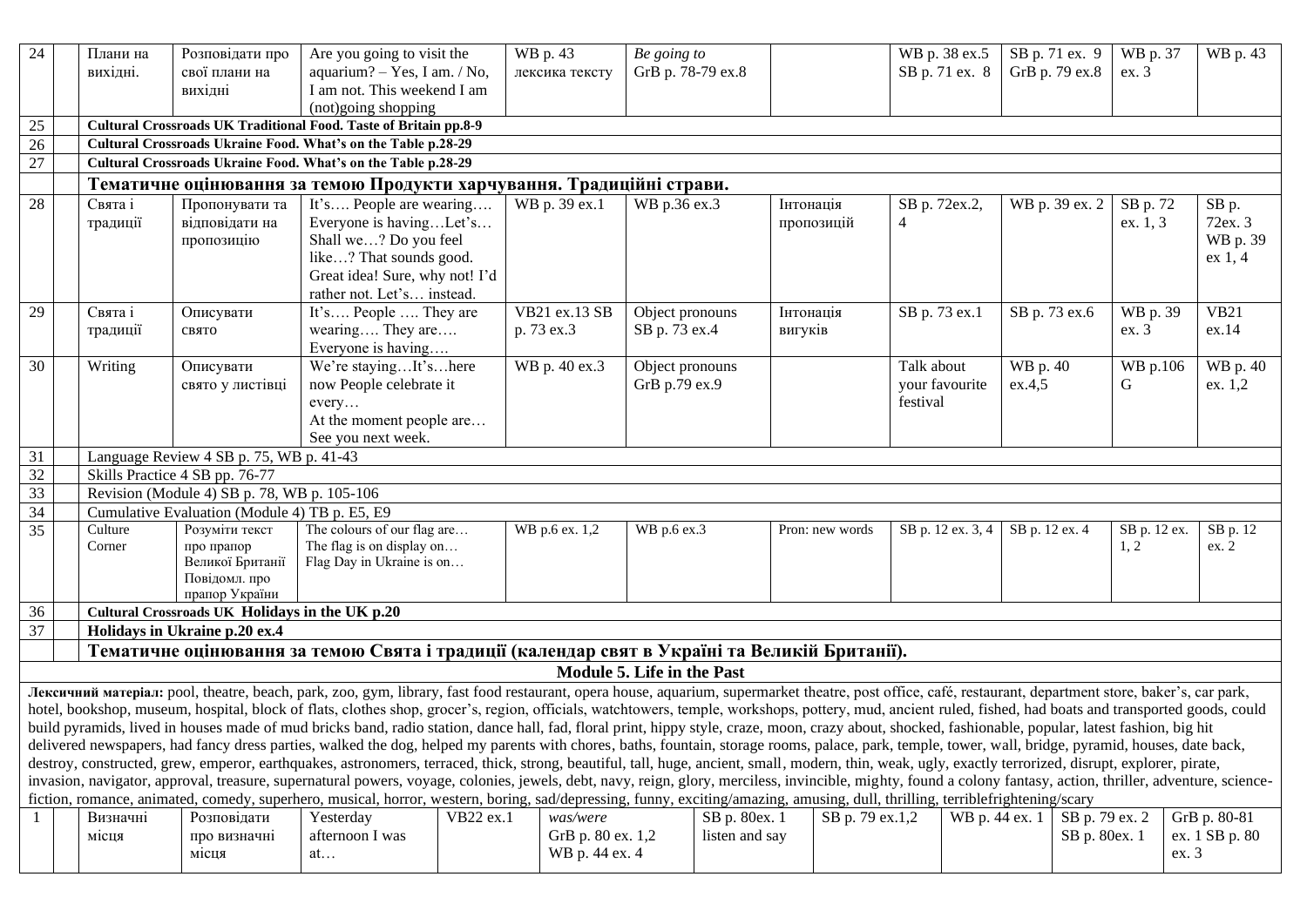| 2      | У давні часи                               | Описувати<br>стародавнє<br>місто                                                       | was a beautiful<br>and busy city.<br>It had<br>There was/were                                                                    | WB p.44<br>ex.2,3<br>SB p. 81 ex.6  | had<br>GrB p. 81 ex.3<br>SB p. 81 ex.7                               | Pronunciation:<br>new words                                          | SB p. 80-81 ex.<br>4,5                                                                     | SB p. 81 ex. 8                                            | SB p. 81 ex. 5 | SB p. 80 ex. 3<br>WB p. 44 ex.<br>4,5 |
|--------|--------------------------------------------|----------------------------------------------------------------------------------------|----------------------------------------------------------------------------------------------------------------------------------|-------------------------------------|----------------------------------------------------------------------|----------------------------------------------------------------------|--------------------------------------------------------------------------------------------|-----------------------------------------------------------|----------------|---------------------------------------|
| 3      | Стародавні<br>цивілізації                  | Розуміти текст<br>про єгиптян.<br>Розмовляти<br>про минуле.                            | The ancient<br>Egyptians lived<br>along the banks of<br>the                                                                      | SB p. 82ex.1                        | Could SB p.82<br>ex.3 GrB p. 80-81<br>ex.4, 6 WB p.45 ex.3           | Вимова закін-<br>чення -ed<br>$/t/$ , $/d/$ , $/d/$                  | SB p. 83 ex.9                                                                              | Write about<br>your place<br>using model<br>GrB p. 81ex.7 | SB p. 82ex.1,2 | SB p.82ex. 2<br>GrB p. 81 ex.7        |
| 4      | Стародавні<br>цивілізації                  | Розповідати<br>про вміння в<br>минулому.                                               | Could you play<br>football at the age<br>of six?Yes, I could<br>No, I couldn't.                                                  | WB p.45<br>ex.1                     | Past simple<br>regular/irregular SB<br>p. 83 ex.6,8 GrB<br>p.81 ex.5 | SB p. 83 ex.6c                                                       | SB p. 82 ex.5<br>WB p. 45 ex. 5                                                            | SB p. 82 ex.5<br>WB p. 45 ex. 5                           | SB p. 82 ex.4  | WB p.45 ex.2<br>SB p. 83 ex.7         |
| 5      | Стародавні<br>цивілізації/<br>Rome, Aztecs | Розповідати<br>про стародавні<br>цивілізації                                           | Mostlived in<br>A usual family<br>consisted of                                                                                   | VB23 ex. 2                          | SB p. 83 ex.8a GrB<br>p.81 ex.6                                      |                                                                      | SB p. 83 ex.10                                                                             | SB p. 83 ex.10                                            |                | WB p.45 ex.4                          |
| 6      | Culture<br>Corner                          | Розуміти текст<br>про 60-ті роки<br>минулого<br>століття у<br>Британії.<br>Порівнювати | In the '60s, in the<br>UK, young people<br>Today, in my<br>country,<br>is also<br>different.                                     | SB p. 84 ex.<br>3 WB p. 46<br>ex. 1 | Prepositions WB p.<br>46 ex.2                                        | SB p. 85 ex.1<br>listen @repeat                                      | SB p. 84 ex. 1,4                                                                           | SB p. 84 ex. 5                                            | SB p.84 ex. 2  | SB p.84ex. 2                          |
| 7      | Everyday<br>English                        | Розмовляти<br>про спогади<br>дитинства                                                 | Did you live<br>around here? I<br>lived on a farm.<br>What about you?<br>How was that?Was<br>it boring? Do you<br>miss all that? | SB p. 85 ex.3<br>VB23 ex. 3         | WB p. 46 ex.3                                                        | SB p. 85 ex. 2<br>1isten and<br>repeat                               | SB p. 84 ex. 5<br>SB p. 85 ex. 1,5<br>VB23 ex. 3<br>Act out dialogues<br>(WB p. 46, ex. 5) | WB p. 46, ex.<br>5                                        | SB p. 85 ex. 2 | SB p. 85 ex. 2<br>WB p.46 ex. 4       |
| 8      | Everyday<br>English                        | Розмовляти<br>про минуле                                                               |                                                                                                                                  | VB23 ex. 3                          | GrB p.82-83<br>ex.8,9,10,11                                          | Pronunciation:<br>minimal pairs<br>SB p. 85 ex. 4                    | Act out dialogues<br>(GrB p.83 ex.13)                                                      | VB23 ex. 3                                                | SB p. 85 ex.4  | GrB p.83 ex.13                        |
| 9      | Video lesson: ieBook                       |                                                                                        |                                                                                                                                  |                                     |                                                                      |                                                                      |                                                                                            |                                                           |                |                                       |
| 10     | Загублені<br>міста                         | Розуміти текст<br>про загублене<br>місто Мачу-<br>Пікчу.                               | There was/were<br>Wrong!<br>Correct!                                                                                             | SB p. 87<br>ex.3,4,5                | Adjectives                                                           | Word Stress                                                          | SBp. 86ex. 1b, 2<br>SB p. 87 ex. 6                                                         | SB p. 87ex. 6                                             | SB p. 86ex. 1a | SB p.86 ex. 2                         |
| 11     | Загублені<br>міста                         |                                                                                        |                                                                                                                                  | WB p. 47 ex.<br>1,2                 | GrBank p.82-83<br>ex.12,14                                           | SB p. 88 ex. 1                                                       | SB p. 87 ex.7,8                                                                            | SB p. 87 ex. 8                                            | SB p. 88 ex. 1 | WB p. 47 ex. 3                        |
| $12\,$ | Історичні<br>постаті                       | Розуміти текст<br>про Фр.Дрейка<br>Писати про<br>історичну<br>постать                  | was born in/on<br>From an early age<br>When s/he/ was<br>During this time<br>died in on                                          | <b>WB</b> p. 48<br>ex.1             | Past continuous<br>SB p. 89 ex.3,4,5,6                               | Користування<br>словником для<br>перевірки<br>вимови слів<br>SB p.87 | SB p.88-89 ex.<br>2,7                                                                      | SB p. 89 ex. 7,<br>8                                      | SB p. 88 ex.2a | SB p. 88-89<br>ex.2                   |
| 13     | Історичні<br>постаті                       | Обговорювати<br>дії свої та<br>інших людей                                             | I/he/she was $-$ ing<br>at 3 o'clock<br>yesterday                                                                                | WB p. 48<br>ex.2                    | GrBank WB p. 84 ex.<br>16 WB p. 48 ex. 3                             | Pronunciation-<br>ing                                                | GrBank p.85 ex.<br>17 SB p. 89 ex. 9                                                       | SB p. 89 ex. 9<br>WB p. 48 ex. 4                          |                | GrB p.85<br>ex.19,20                  |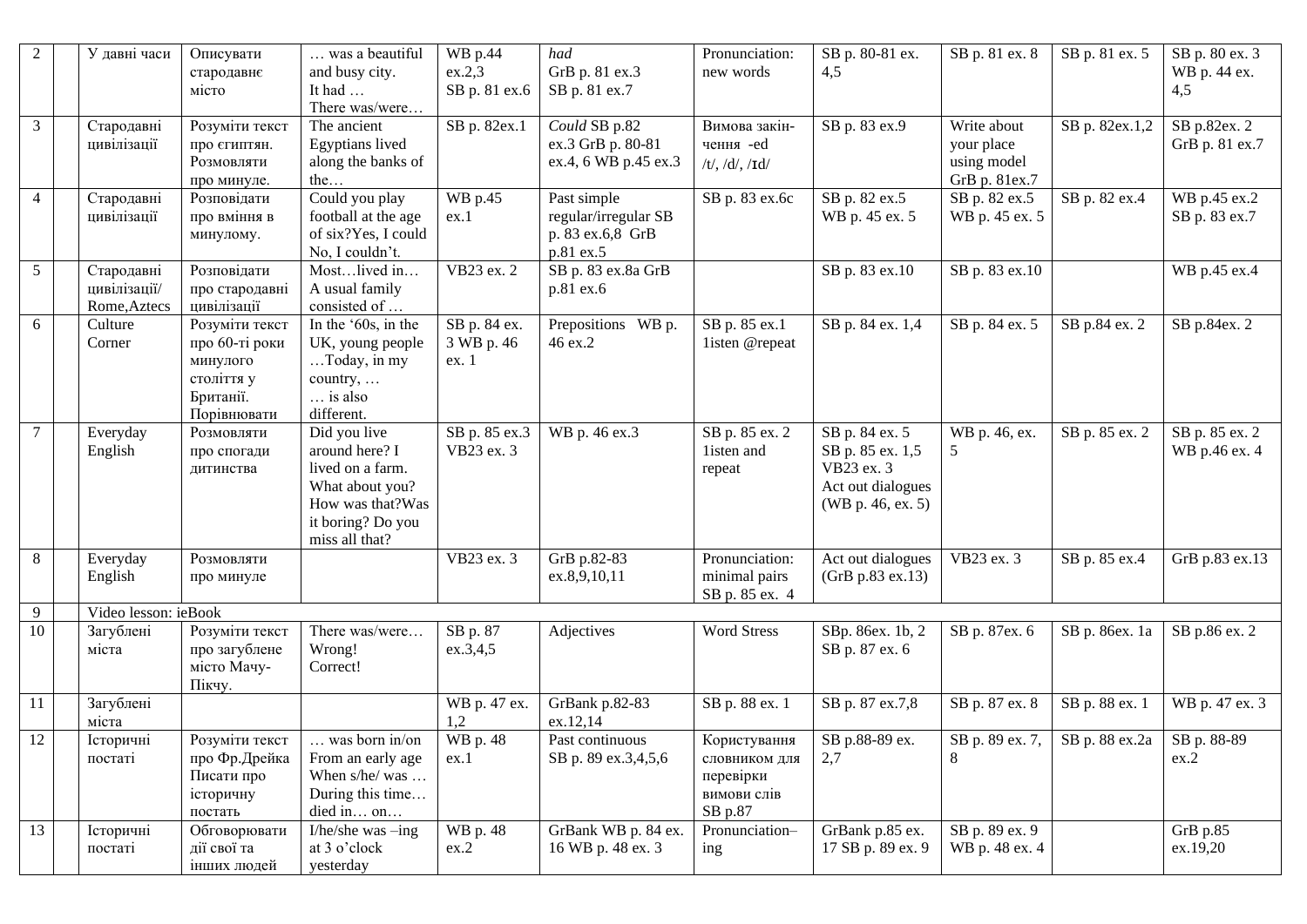| 14           | Кіно                | Обговорювати<br>жанри кіно.                            | It was great.I quite<br>loved (liked) it. It<br>wasn't very good.<br>It was boring.<br>I didn't like it. | SB p. 90 ex.1<br>VB24 ex.4,5<br>WB p. 50<br>ex.2 | GrB p. 83 ex.15                                                                                                                                                                                                                                                                                                                                                                                             | Користування<br>словником для<br>перевірки<br>вимови слів | SB p. 90 ex. 2,4<br>VB24 ex.7  | VB24 ex.7          | SB p. 90 ex.<br>1b,3 | WB p. 50 ex.5                |
|--------------|---------------------|--------------------------------------------------------|----------------------------------------------------------------------------------------------------------|--------------------------------------------------|-------------------------------------------------------------------------------------------------------------------------------------------------------------------------------------------------------------------------------------------------------------------------------------------------------------------------------------------------------------------------------------------------------------|-----------------------------------------------------------|--------------------------------|--------------------|----------------------|------------------------------|
| 15           | Кіно                | Обговорювати<br>улюблений<br>фільм                     | It's afilm with<br>The film is about<br>I liked/didn't<br>like it because                                | WB p.48 ex.<br>1,2 VB24<br>ex.6                  | GrB p.85 ex.18                                                                                                                                                                                                                                                                                                                                                                                              |                                                           | SB p. 90 ex. 5<br>WB p. 50 ex. | WB p. 50<br>ex.4,5 | WB p. 49 ex. 3       | WB p.48 ex.4                 |
| 16           | Writing<br>SB p. 91 | Писати відгук<br>про фільм у<br>електронному<br>листі. | I had a great<br>weekend. I went<br>and I saw<br>How about you?                                          | SB p.91<br>ex.2,3,4                              | Prepositions WB<br>p.51 ex.3                                                                                                                                                                                                                                                                                                                                                                                | <b>Sentence Stress</b>                                    | SB p. 92 ex.1<br>SB p.91 ex.5  | SB p.91 ex.5       | SB p. 92 ex.1        | SB p.91 ex. 1                |
| 17           |                     |                                                        | Curricular: History: Native Americans SB p. 92, WB p. 51                                                 |                                                  |                                                                                                                                                                                                                                                                                                                                                                                                             |                                                           |                                |                    |                      |                              |
| 18           |                     | Language Review 5 SB p. 93, WB p. 51-53                |                                                                                                          |                                                  |                                                                                                                                                                                                                                                                                                                                                                                                             |                                                           |                                |                    |                      |                              |
| 19           |                     | Skills Practice 5 SB pp. 94-95                         |                                                                                                          |                                                  |                                                                                                                                                                                                                                                                                                                                                                                                             |                                                           |                                |                    |                      |                              |
| 20           |                     | Revision (Module 5) SB p. 96, WB p. 107-109            |                                                                                                          |                                                  |                                                                                                                                                                                                                                                                                                                                                                                                             |                                                           |                                |                    |                      |                              |
| 21           |                     | Cumulative Evaluation (Module 5) TB p. E6, E10         |                                                                                                          |                                                  |                                                                                                                                                                                                                                                                                                                                                                                                             |                                                           |                                |                    |                      |                              |
| $22\,$<br>23 |                     | Sports VB2 ex.3,4 VB5 ex.9,10,11                       | <b>Cultural Crossroads Ukraine Extreme Sports in Ukraine pp.22-23</b>                                    |                                                  |                                                                                                                                                                                                                                                                                                                                                                                                             |                                                           |                                |                    |                      |                              |
| 24           |                     |                                                        | Cultural Crossroads UK Free Time Activities in the UK pp.6,7                                             |                                                  |                                                                                                                                                                                                                                                                                                                                                                                                             |                                                           |                                |                    |                      |                              |
| 25           |                     | Free Time Activities VB11 ex.1,2,                      |                                                                                                          |                                                  |                                                                                                                                                                                                                                                                                                                                                                                                             |                                                           |                                |                    |                      |                              |
|              |                     |                                                        |                                                                                                          |                                                  | Тематичне оцінювання за темою Відпочинок і дозвілля (захоплення, вільний час, канікули)                                                                                                                                                                                                                                                                                                                     |                                                           |                                |                    |                      |                              |
|              |                     |                                                        |                                                                                                          |                                                  | Module 6. Have you ever?                                                                                                                                                                                                                                                                                                                                                                                    |                                                           |                                |                    |                      |                              |
|              |                     |                                                        |                                                                                                          |                                                  |                                                                                                                                                                                                                                                                                                                                                                                                             |                                                           |                                |                    |                      |                              |
|              |                     |                                                        |                                                                                                          |                                                  | Лексичний матеріал: fly over a place in a helicopter, go camping, travel in a camper van, cycle across country, sail on a yacht, ride an elephant, drive a quad bike, go sightseeing on an open-top<br>double-decker bus; climb a volcano, ride a camel, go bungee jumping, dive with sharks, ski down a mountain, jump out of a plane, swim with dolphins, try ice climbing, explore, ferry ride, skyline, |                                                           |                                |                    |                      |                              |
|              |                     |                                                        |                                                                                                          |                                                  | highlight, desert, river cruise, source, climate, coastline, ancient ruins, active volcano, clear, make a dream come true; tram, boat, cable car, coach, lorry, helicopter, raft, van, scooter, gondola, ship,                                                                                                                                                                                              |                                                           |                                |                    |                      |                              |
|              |                     |                                                        |                                                                                                          |                                                  | taxi, ferry, train, bike, canoe, ghost, bouquet, weird, elderly, old-fashioned, on board; wear my hair in a bun, lost in thought, puzzled look; participate, allow, charity, aid programme, volunteer,                                                                                                                                                                                                      |                                                           |                                |                    |                      |                              |
|              |                     |                                                        |                                                                                                          |                                                  | experience, field, host community, hand in hand; run in a race, help look after animals, donate/collect old clothes, attend/organize a fundraising event, care for old/disabled people, buy/sell raffle                                                                                                                                                                                                     |                                                           |                                |                    |                      |                              |
|              |                     |                                                        |                                                                                                          |                                                  | tickets; text friends, instant message someone, send an email, share photos, write a blog, chat online, play video games, look up maps, download music/films, browse web pages, use a social                                                                                                                                                                                                                |                                                           |                                |                    |                      |                              |
|              |                     |                                                        |                                                                                                          |                                                  | networking site, use a search engine, smartphone, tablet computer, laptop, GPS receiver, video games console, gadget, mode, spot, application, awkward, puzzled, smack-bang; blow your nose in                                                                                                                                                                                                              |                                                           |                                |                    |                      |                              |
|              |                     |                                                        |                                                                                                          |                                                  | public, kiss sb you meet on the cheek, burp after a meal, smile at people, take off your shoes before going into sb's house, shake hands with sb you meet, point at people, eat everything on your plate,                                                                                                                                                                                                   |                                                           |                                |                    |                      |                              |
|              |                     |                                                        |                                                                                                          |                                                  | give flowers to the host, show the soles of your feet, avoid, appreciate, etiquette, globe, ground, respect, strength, advice, jealousy, secrecy, sole, index finger, polite, rude, thoughtful, disrespectful,                                                                                                                                                                                              |                                                           |                                |                    |                      |                              |
|              |                     |                                                        |                                                                                                          |                                                  | confused, obliged, make eye contact, shake hands, firm handshake, purse your lips, nod your head, side to side; cut your finger, have a fever, sprain your wrist, have a toothache, twist your ankle,                                                                                                                                                                                                       |                                                           |                                |                    |                      |                              |
|              | Захоплюючі          |                                                        |                                                                                                          |                                                  | have a cold/the flu, have a headache, have a nosebleed, have a sore throat, have a stomach ache, get sunburn                                                                                                                                                                                                                                                                                                |                                                           |                                |                    |                      |                              |
|              |                     | Розмовляти<br>про минулі                               | Have you ever?<br>When did you do it?                                                                    | SB p. 97 ex.1<br>WB p.54                         | Present perfect<br>(affirmative)                                                                                                                                                                                                                                                                                                                                                                            | SB p. 97ex. 1                                             | SB p. 97 ex.<br>2,3            | SB p. 97 ex.3      | SB p. 97ex. 1,<br>2  | VB25 ex.1<br>GrB p. 86, ex.3 |
|              | пригоди             | пригоди.                                               | Would you like                                                                                           | ex.1                                             | WB p.54 ex.4                                                                                                                                                                                                                                                                                                                                                                                                |                                                           |                                |                    |                      |                              |
|              |                     |                                                        | to?                                                                                                      |                                                  | GrB p. 86 ex.1,2                                                                                                                                                                                                                                                                                                                                                                                            |                                                           |                                |                    |                      |                              |
| $\sqrt{2}$   | Дивовижні           | Розуміти текст                                         | I'm having a                                                                                             | SB p.98 ex.                                      | Present perfect                                                                                                                                                                                                                                                                                                                                                                                             | SB p.98 ex. 1                                             | SB p. 98 ex. 2                 | SB p.98 ex. 2      | SB p.98 ex. 1,       | SB p.98 ex. 2                |
|              | канікули            | про цікаву                                             | wonderful time here                                                                                      | 1,3 WB p.54                                      | (affirmative)                                                                                                                                                                                                                                                                                                                                                                                               |                                                           | SB p. 99 ex.6b                 | SB p. 99ex.6b      | 2 <sub>b</sub>       |                              |
|              |                     | відпустку.                                             | inI'm staying at a                                                                                       | ex.2                                             | Have been/Have gone                                                                                                                                                                                                                                                                                                                                                                                         |                                                           |                                |                    |                      |                              |
|              |                     |                                                        | I've already                                                                                             |                                                  | SB p. 99ex. 4,5,6a                                                                                                                                                                                                                                                                                                                                                                                          |                                                           |                                |                    |                      |                              |
| 3            | Moï                 | Писати                                                 | It was amazing! I'm                                                                                      | $\overline{WB}$ p.54                             | SB p. 99ex.7                                                                                                                                                                                                                                                                                                                                                                                                |                                                           | SB p. 99ex.8                   | SB p. 99ex.8c      | SB p.98 ex.          | SB p. 99ex.8a                |
|              | канікули            | електронний                                            | so excited! It was                                                                                       | ex.3                                             | WB p. 54 ex. 5,6                                                                                                                                                                                                                                                                                                                                                                                            |                                                           |                                |                    | 2b                   |                              |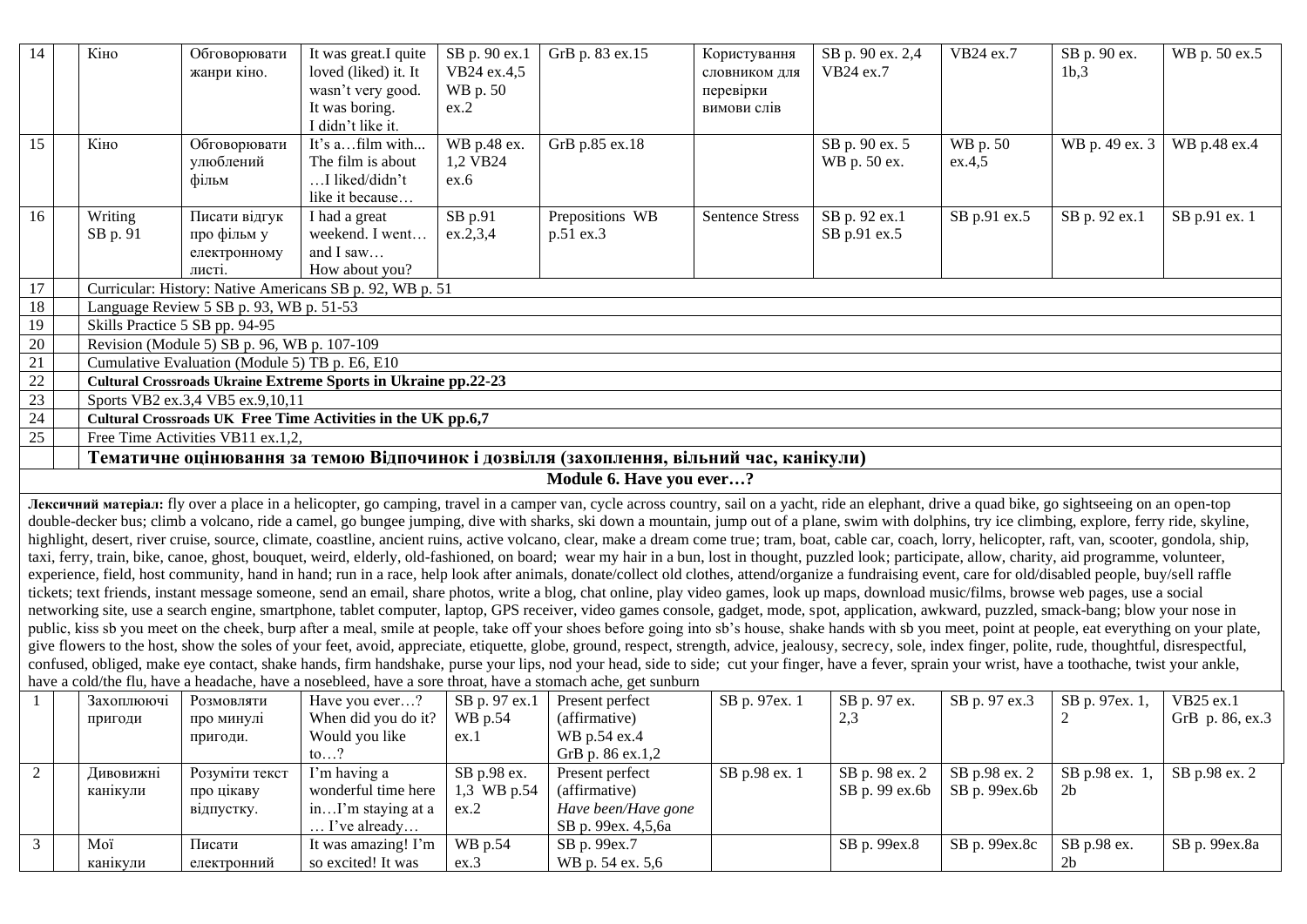|         |                       | лист з місця<br>відпочинку.                                              | the highlight of my<br>trip!                                                                                  |                                      |                                                                                                      |                                                                        |                                                                    |                       |                                 |                                                      |
|---------|-----------------------|--------------------------------------------------------------------------|---------------------------------------------------------------------------------------------------------------|--------------------------------------|------------------------------------------------------------------------------------------------------|------------------------------------------------------------------------|--------------------------------------------------------------------|-----------------------|---------------------------------|------------------------------------------------------|
| 4       | Подорож.              | Розуміти текст<br>про дивну<br>подорож.                                  | Have you ever<br>driven a $lorry? -$<br>Yes, I have. No, I<br>haven't.                                        | WB p.55 ex.<br>2                     | Present perfect<br>negative/interrogative<br>SB p. 100 ex.4,5<br>GrB p. 86 ex. 3                     | Word stress                                                            | SB p. 100 ex.<br>2,3                                               | SB p. 101 ex.6        | SB p. 100 ex.<br>2 <sub>b</sub> | SB p.100-101<br>ex.2, 3                              |
| 5       | Види<br>транспорту    | Писати<br>коментар у<br>блозі.                                           | Something weird<br>happened.                                                                                  | WB p.55ex.1<br>VB25-26 ex.<br>1, 2   | WB p.55 ex.3                                                                                         | SB p. 100 ex. 1                                                        | SB p. 100 ex.1<br>SB p.101 ex.9                                    | SB p. 101 ex.<br>8, 9 | WB p.56 ex.3                    | SB p.101 ex.7                                        |
| 6       |                       |                                                                          | Cultural Crossroads UK Destination Points in the UK p.12-13                                                   |                                      |                                                                                                      |                                                                        |                                                                    |                       |                                 |                                                      |
| $\tau$  |                       |                                                                          | <b>Cultural Crossroads UK Destination Points in Ukraine p.13</b>                                              |                                      |                                                                                                      |                                                                        |                                                                    |                       |                                 |                                                      |
| $\,8\,$ |                       |                                                                          | Cultural Crossroads UK Travelling Through the UK p.14-15                                                      |                                      |                                                                                                      |                                                                        |                                                                    |                       |                                 |                                                      |
| 9       |                       |                                                                          | <b>Cultural Crossroads UK Travelling Through Ukraine p.15</b>                                                 |                                      |                                                                                                      |                                                                        |                                                                    |                       |                                 |                                                      |
| 10      |                       |                                                                          | <b>Cultural Crossroads UK Travelling in London p.16-17</b>                                                    |                                      |                                                                                                      |                                                                        |                                                                    |                       |                                 |                                                      |
| 11      |                       | <b>Cultural Crossroads UK Travelling in Kyiv p.17</b>                    |                                                                                                               |                                      |                                                                                                      |                                                                        |                                                                    |                       |                                 |                                                      |
|         |                       |                                                                          |                                                                                                               |                                      | Тематичне оцінювання за темою Подорож (загальні відомості про подорож в Великій Британії та Україні) |                                                                        |                                                                    |                       |                                 |                                                      |
| 12      | Culture<br>Corner     | Розуміти текст<br>про міжнарод.<br>благодійну<br>організацію.            | People can apply to<br>help through<br>organisations like<br>Sometimes they run<br>thing like                 | SB p. 102<br>ex.4                    | WB p.55 ex.4                                                                                         | <b>Sentence Stress</b>                                                 | SB p. 102<br>ex.1,2,3                                              | SB p. 102 ex.<br>2a   | SB p. 102 ex.<br>2a             | SB p. 102 ex. 2<br>WB p. 56 ex. 1,<br>$\overline{2}$ |
| 13      | Волонтерськ<br>ий рух | Обговорювати<br>волонтерський<br>рух в своїй<br>країні.                  | In my country there<br>are opportunities for<br>people to volunteer<br>at I'm interested<br>in volunteering.  | WB p.56<br>ex.1,2                    | WB p.55 ex.5                                                                                         |                                                                        | SB p. 102<br>ex.5,6 SB p.<br>103 ex. 1                             | SB p. 102 ex.6        | SB p. 103 ex.                   | WB p.56 ex.4                                         |
| 14      | Everyday<br>English   | Пропонувати<br>допомогу.                                                 | When are you<br>available? I'm free<br>onWe are looking<br>for You can start<br>on  if you like.              | SB p. 103 ex.<br>3                   | Time expressions with<br>Present Perfect SB p.<br>105<br>ex.7 WB p. 57 ex.4                          | Pronunciation:<br>diphthongs /Iə/,<br>$/i$ :/, /eɪ/ SB p.<br>103 ex. 4 | SB p. 103 ex.<br>2, 5                                              | GrB p. 87 ex.5        | SB p. 103 ex.2                  | SB p.103 ex.2,3                                      |
| 15      | Video lesson: ie-Book |                                                                          |                                                                                                               |                                      |                                                                                                      |                                                                        |                                                                    |                       |                                 |                                                      |
| 16      | Технології            | Розуміти текст<br>про використ.<br>новітніх<br>електронних<br>пристроїв. | I couldn't wait to<br>try it out. I felt so<br>stupid in front of the<br>others. I threw my<br>old phone away | VB26 ex.3,4                          | Past Simple vs Present<br>Perfect<br>SB p. 105 ex.4,5,6                                              | SB p. 104<br>ex. 1a                                                    | SB p. 104<br>ex. 1b,2<br>VB26 ex.5                                 | VB26 ex.5             | SB p. 104<br>ex. 1a, 3b         | SB p. 104<br>ex. 3                                   |
| 17      | Технології            | Обговорювати<br>використання<br>новітніх<br>технологій                   | It's the best  I've<br>ever had. Can you<br>download videos?<br>Yes, I've just<br>downloaded                  | WB p. 57<br>ex.1                     | WB p. 57 ex.3<br>GrB p. 87 ex.4,7                                                                    | SB p. 104<br>ex. 1a                                                    | SB p. 105 ex.<br>8 WB p. 57<br>ex.2 act out<br>similar<br>dialogue | SB p. 105<br>ex. 8    | SB p. 104<br>ex. 1a             | WB p. 57 ex.2                                        |
| 18      | Правила<br>етикету    | Розуміти текст<br>про правила<br>поведінки в                             | It is also considered<br>polite toIt can be<br>a bit rude to                                                  | SB p. 106-<br>107 ex. 1,4<br>WB p.58 | Passive Voice SB p.<br>107 ex.6 GrB p.88 ex.9                                                        | SB p. 106 ex.<br>listen and say                                        | SB p.106 ex.<br>2,3 SB p. 107<br>ex. 5                             | SB p. 107 ex.<br>4,5  | SB p. 106-107<br>ex. 1, 3a      | SB p.106-107<br>ex. 3, 5                             |